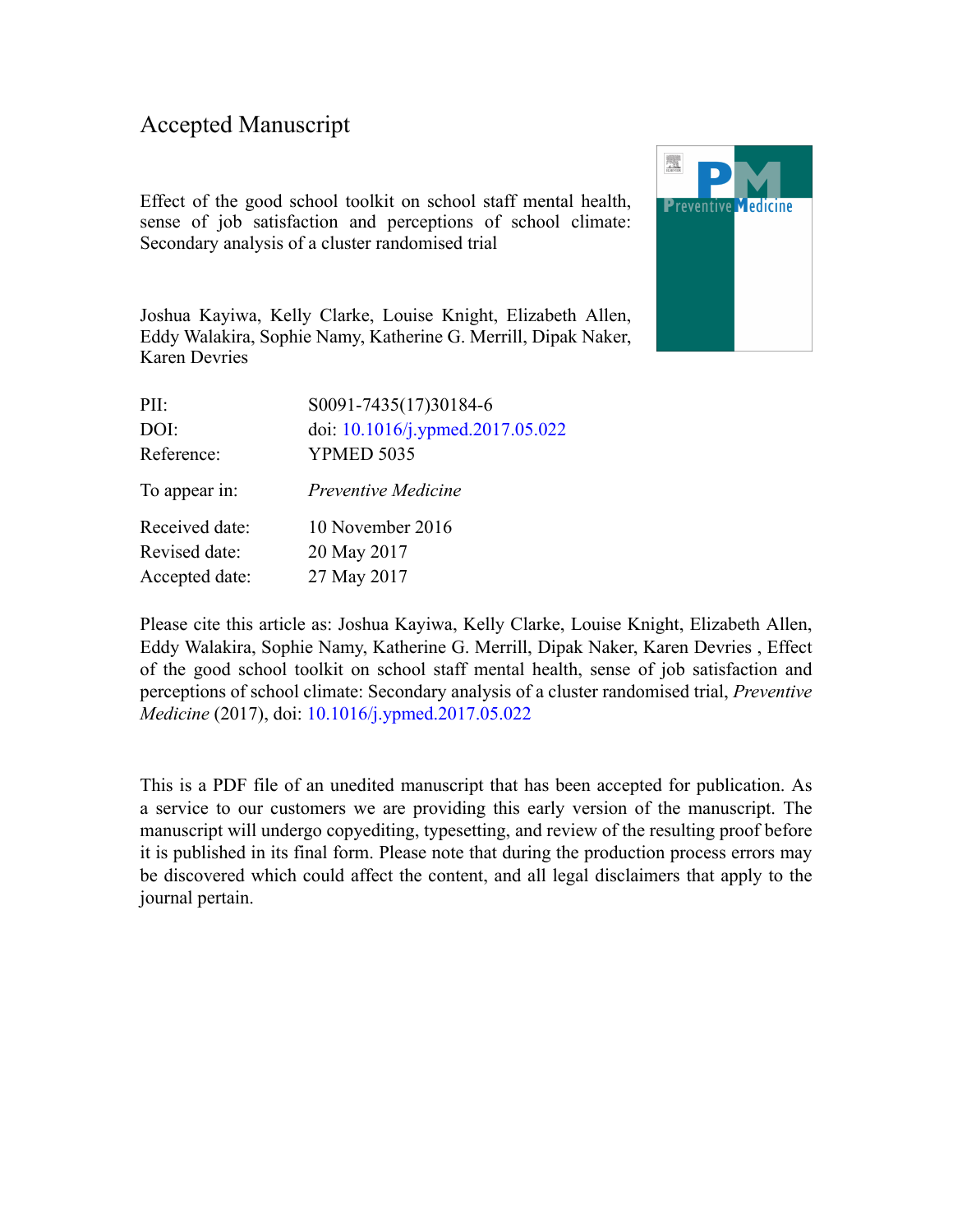Effect of the good school toolkit on school staff mental health, sense of job satisfaction and perceptions of school climate: Secondary analysis of a cluster randomised trial

Joshua Kayiwa<sup>1\*</sup>, Kelly Clarke<sup>2</sup>, Louise Knight<sup>3</sup>, Elizabeth Allen<sup>3</sup>, Eddy Walakira<sup>4</sup>, Sophie Namy<sup>5</sup>, Katherine G. Merrill<sup>3</sup>, Dipak Naker<sup>5</sup>, Karen Devries<sup>3</sup>

<sup>1</sup>Ministry of Health, Public Health Emergency Operations Centre, Kampala Uganda

<sup>2</sup> Institute for Global Health, University College of London, UK

<sup>3</sup> London School of Hygiene and Tropical Medicine, London, UK

<sup>4</sup>Makerere University, Kampala, Uganda

5 Raising Voices, Kampala, Uganda

**1\*** Corresponding Author: Joshua Kayiwa. Ministry of Health, Emergency Operations Centre. P O Box 3675 Kampala Uganda. Email: joshua.kayiwa@gmail.com

#### **Abstract (Word count = 225/250)**

Framit, Funct Fealur Enlegency operations Centre, Kampara Ogania<br>
To Global Health, University College of London, UK<br>
University, Kampala, Uganda<br>
Disersity, Kampala, Uganda<br>
Disersity, Kampala, Uganda<br>
Disersity, Kampala, The Good School Toolkit, a complex behavioural intervention delivered in Ugandan primary schools, has been shown to reduce school staff-perpetrated physical violence against students. We aimed to assess the effect of this intervention on staff members' mental health, sense of job satisfaction and perception of school climate. We analysed data from a cluster-randomised trial administered in 42 primary schools in Luwero district, Uganda. The trial was comprised of cross-sectional baseline (June/July 2012) and endline (June/July 2014) surveys among staff and students. Twenty-one schools were randomly selected to receive the Toolkit, whilst 21 schools constituted a wait-listed control group. We generated composite measures to assess staff members' perceptions of the school climate and job satisfaction. The trial is registered at clinicaltrials.gov (NCT01678846). No schools dropped out of the study and all 591 staff members who completed the endline survey were included in the analysis. Staff in schools receiving the Toolkit had more positive perspectives of their school climate compared to staff in control schools (difference in mean scores 2.19, 95% Confidence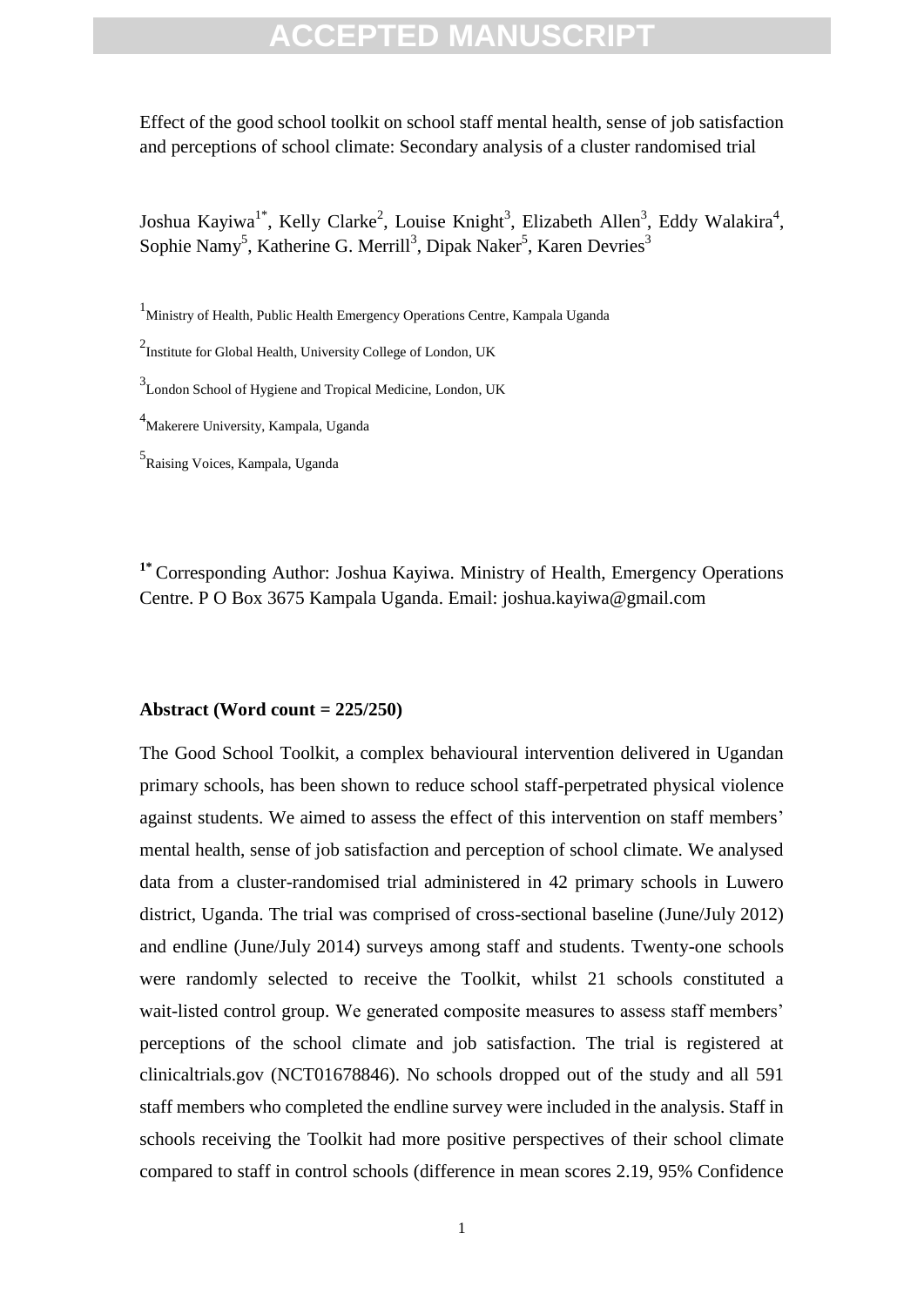Interval 0.92, 3.39). We did not find any significant differences for job satisfaction and mental health. In conclusion, interventions like the Good School Toolkit that reduce physical violence by school staff against students can improve staff perceptions of the school climate, and could help to build more positive working and learning environments in Ugandan schools.

Frances: Staff-perpetrated violence; Physical Violence; Primary Sonstant Health; Job Satisfaction; School Climate; Uganda<br>Nental Health; Job Satisfaction; School Climate; Uganda<br> **Key Words:** Staff-perpetrated violence; Physical Violence; Primary School staff; Students; Mental Health; Job Satisfaction; School Climate; Uganda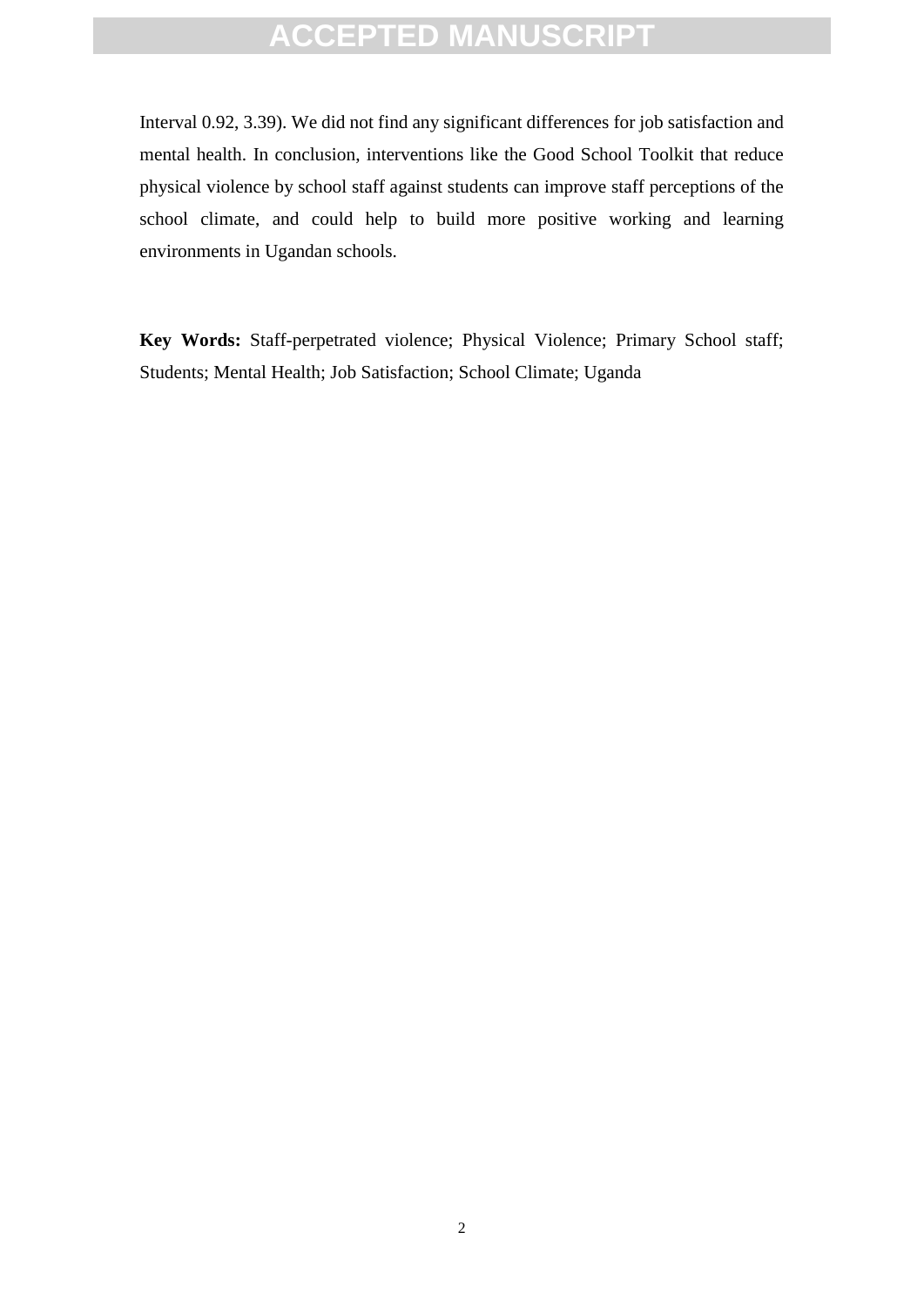#### **(Word count = 2905/3500)**

#### **BACKGROUND**

Violence against children is common in certain parts of the world, with devastating health and social effects, including depression, suicide attempts, poor educational attainment and increased risk of experiencing or perpetrating violence in adulthood $1-5$ . Available national data indicate that over 40% of children in East Africa experience some form of life-time physical violence during childhood<sup>6-8</sup>. Perpetration of physical violence by school staff - including teachers, caretakers and administrative staff - may account for a large proportion of the total burden of childhood physical violence exposures, especially in Sub-Saharan Africa $9$ . A study conducted in Luwero District, central Uganda, indicates that more than 90% of primary school students have ever experienced physical violence (e.g. slapped, hit or caned) by a school staff member in their lifetime. More than 50% reported such exposures within the past week<sup>10</sup>.

m of life-time physical violence during childhood<sup>6-8</sup>. Perpetration<br>by school staff - including teachers, caretakers and administrative<br>for a large proportion of the total burden of childhood physic<br>s, especially in Sub-Violence in schools has negative effects on students' emotional well-being, affects school attendance, and is inversely associated with staff mental health and teaching quality<sup>11,12</sup>. This is a pertinent issue in sub-Saharan African contexts, where low levels of job satisfaction and poor motivation among teachers may hinder progress towards sustainable development goals for education and development<sup>11,12</sup>. A positive school environment has been demonstrated to reduce staff-perpetrated violence, influence academic achievements, and reduce absenteeism $13-15$ . Earlier work elsewhere linked school-based violence with staff's mental health, sense of job satisfaction and perceptions of school climate<sup>16–18</sup>. Very few interventions have been tested for their efficacy in improving these three outcomes in the context of low and middle-income  $countries<sup>19</sup>$ .

A recent randomized controlled trial in Luwero District, Uganda, evaluated the impact of the Good School Toolkit, a complex behavioural intervention delivered in primary schools to reduce school-based staff-perpetrated physical violence against children. The Toolkit involves supporting staff and students to develop a collective vision for the school, create a nurturing learning environment and strengthen school governance. The Toolkit significantly reduced past-week physical violence against students among the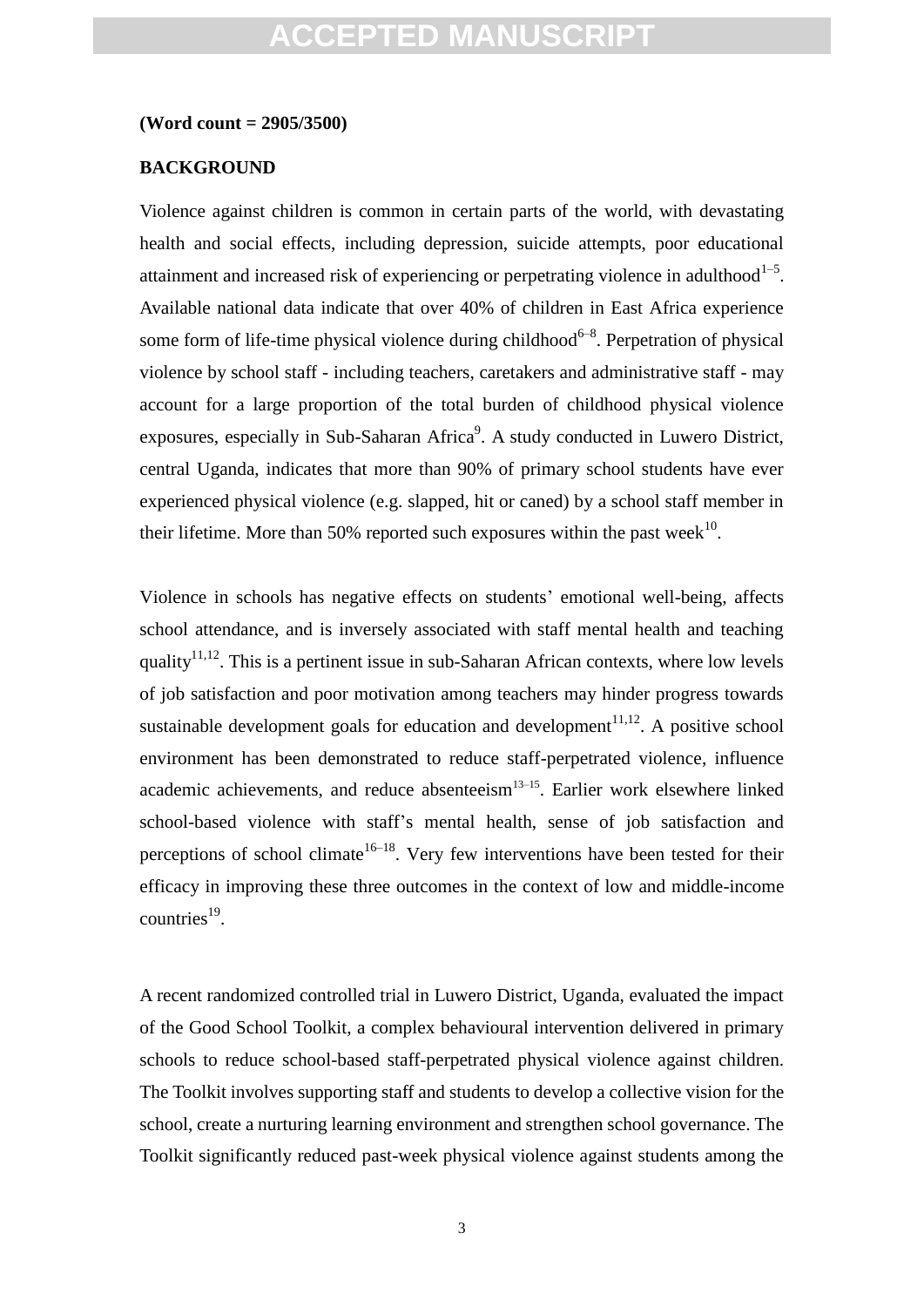intervention schools, compared to controls (odds ratio 0·40, 95% CI 0·26–0·64,  $p<0.0001$ <sup>20</sup>. We hypothesized that, through reductions in violence and/or by improving the learning environment, the intervention would have benefits for school staff members' mental health, job satisfaction and perceptions of school climate. In this study, we aim to test these hypotheses by conducting secondary analyses of data from the trial.

#### **METHODS**

#### **Study setting and design**

We use data from the Good School Study (GSS), a cluster randomized controlled trial conducted between September 2012 and May 2014 in Luwero District, Uganda. The study was a collaboration between Raising Voices, a Ugandan-based Non-Governmental Organisation (NGO), Makerere University, the UCL-Institute of Education and the London School of Hygiene and Tropical Medicine. Luwero District has a population of more than 450,000 and comprises both rural and urban areas. The study protocol and main trial results are reported in full elsewhere $^{10,20-24}$ .

**Example 18 and design**<br>
Atta from the Good School Study (GSS), a cluster randomized cond<br>
abteveen September 2012 and May 2014 in Luwero District, U<br>
was a collaboration between Raising Voices, a Uga<br>
vernmental Organisat The GSS included a two-arm cluster-randomised trial design, with primary schools as the unit of clustering. In Uganda, children attend primary school between the ages of 6 and 14 years<sup>25</sup>. From 268 primary schools in Luwero, we excluded 97 schools with fewer than 40 primary five students, and 20 schools with existing similar school-based interventions. A total of 42 schools were then randomly selected to participate in the trial. This sample size enabled the detection of a 13% difference in the prevalence of reported violence between the intervention and control arms with 5% statistical significance and 80% power. No post-hoc power computations were conducted since this was an exploratory secondary analysis of the original study. Random blocks with a proportionate to stratum size random allocation was used to consent and allocate 21 schools to a wait-listed control arm, and 21 schools to receive the intervention. Head teachers from all 42 schools agreed for their schools to participate.

Data were collected from staff at each school through two cross-sectional surveys: the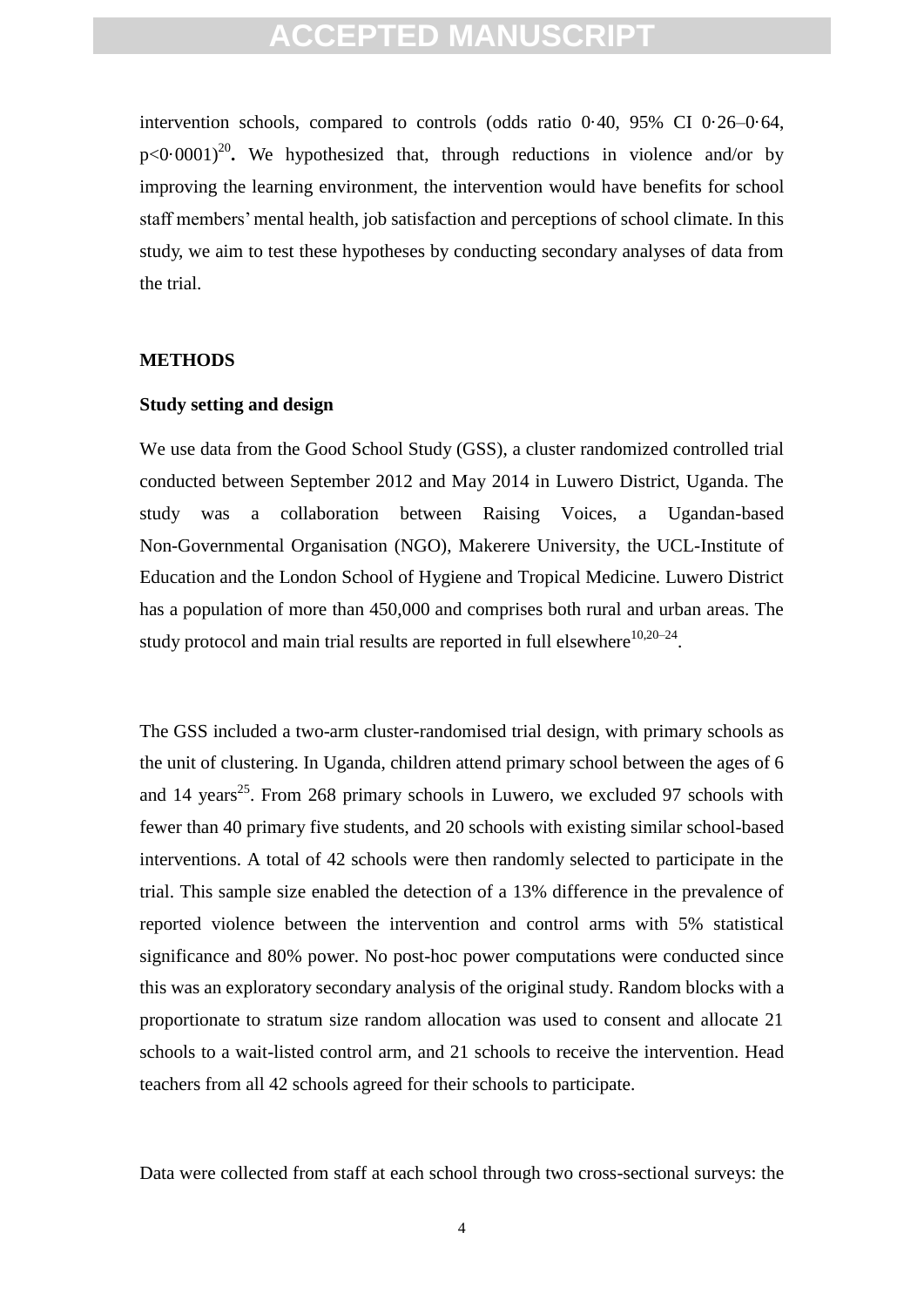baseline survey was conducted in June-July of 2012 and the endline survey was conducted in June-July 2014. Both teaching and non-teaching staff members were invited to take part in the surveys and individual written consent was obtained.

#### **Intervention**

of School Toolkit is a manualised intervention designed to redu<br>against children perpetrated by school staff, and was developed<br>The Toolkit aims to improve the learning environment by develop<br>improving staff and student un The Good School Toolkit is a manualised intervention designed to reduce physical violence against children perpetrated by school staff, and was developed by Raising Voices<sup>26</sup>. The Toolkit aims to improve the learning environment by developing mutual respect, improving staff and student understanding of power relationships and promoting use of non-violent discipline. It involves staff and students in activities such as: setting school-wide goals, developing action plans for the set goals (both academic and recreational) with specific dates for the set deliverables, encouraging empathy by facilitating reflections on experiences of violence, providing school staff with new knowledge on alternative non-violent discipline, and providing opportunities to practice new behavioural skills.

At each school receiving the intervention, two student and two staff protagonists were identified to implement the Toolkit, supported by Raising Voices staff. Staff and student protagonists conducted face-to-face activities with other staff and students in their schools, mainly in groups. The intervention ran for 18 months and is described in full elsewhere.<sup>26</sup>

#### **Data collection tools and outcomes**

All data were collected via interviewer-administered questionnaires programmed into tablet computers or mobile phones, with algorithms designed to minimize erroneous skips. From staff, we collected socio-demographic data as well as data on violence, mental health, job satisfaction and perceptions of school climate. We collected data on staff perpetration of physical, sexual and emotional violence against students and non-students using items adapted from the International Society for the Prevention of Child Abuse and Neglect Child Abuse Screening Tool - Child Institutional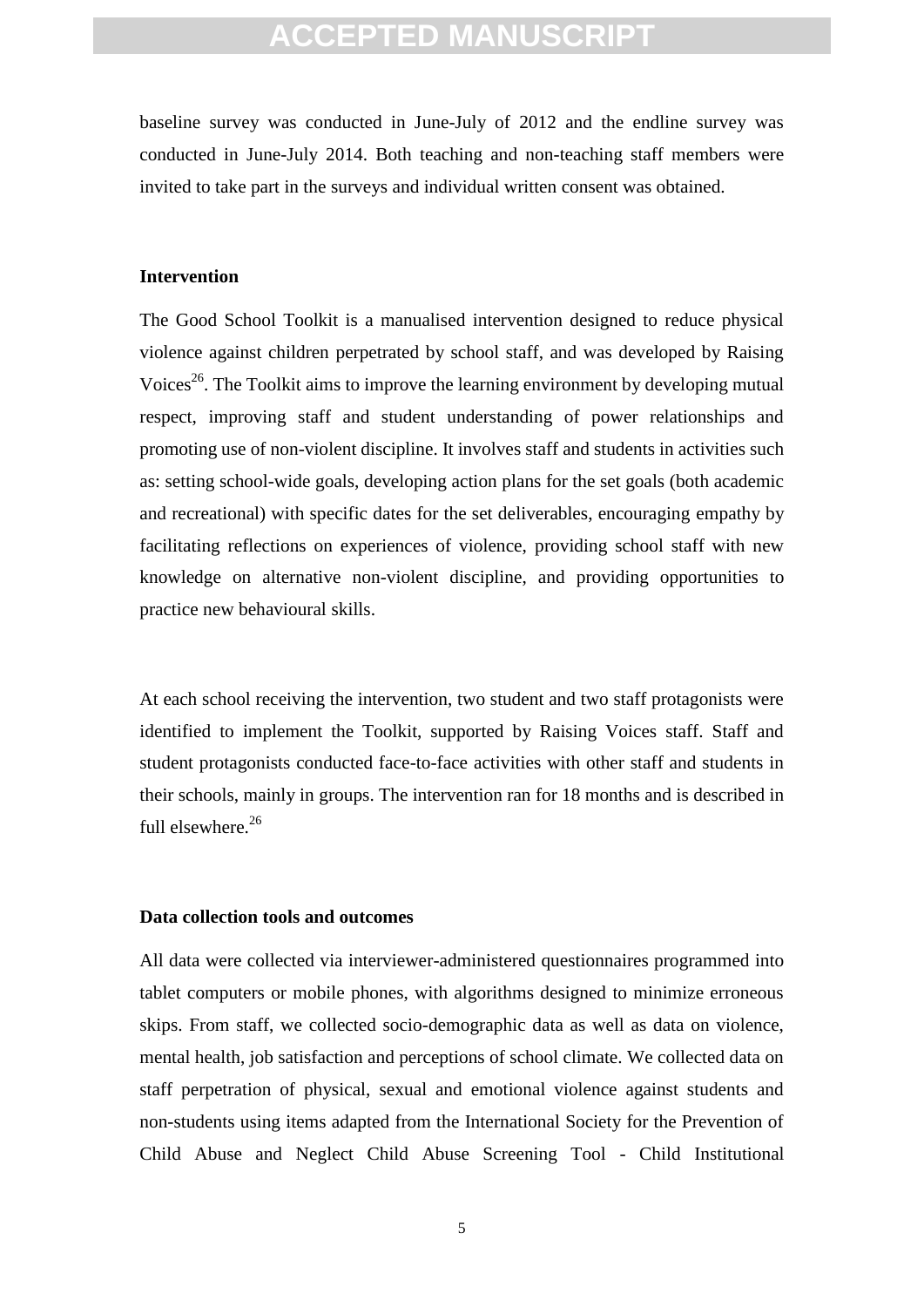$(ICAST-CI)^{27}$  and the World Health Organization (WHO) Multi-Country Study on Women's Health and Domestic Violence against Women<sup>28</sup>.

We used the 20-item Self-Report Questionnaire (SRO-20) screening instrument<sup>29</sup> to measure symptoms of common mental disorders (e.g. depression and anxiety) among staff members. Items on this instrument are scored 0 (symptom absent) or 1 (symptom present), and summed to give a range of total scores from 0-20. The reliability and validity of this tool have been established elsewhere, including several African settings<sup>30–32</sup>. In our study, Cronbach's alpha was  $0.71$ , indicating acceptable internal consistency of the instrument<sup>33</sup>. There is no established cut off score for the SRQ in the general population of Ugandan adults, so we used a score cut off of 6 and above to be indicative of a common mental disorder status in our descriptive analysis, following evidence from studies internationally and studies of other populations in Uganda<sup>34,35</sup>.

and summed to give a range of total scores from 0-20. The rel of this tool have been established elsewhere, including severally the morify start of the instrument<sup>33</sup>. There is no established cut off score for the oppulat We generated a composite measure with 16 items to assess staff members' perceptions of the school climate (Table 1). Answers were summed to generate a total score ranging from 16 to 64, with lower scores indicating more negative perceptions of school climate compared to higher scores. Cronbach's alpha for this measure was 0.78. We further generated a composite measure with five items to assess job satisfaction (Table 1). Answers were summed to give a possible range of scores from 5 to 20, with lower scores representing less satisfaction. Internal consistency for the scale was acceptable (Cronbach's alpha = 0.69). Staff responding to fewer than half of the items used to generate any of the three outcomes were recorded as missing.

**Table 1: Perception of school climate and job satisfaction scales among staff participating in the Good School Toolkit intervention among Ugandan primary Schools**

| <b>SCALE</b> | <b>ITEMS</b>                                      | <b>CODING</b>                |
|--------------|---------------------------------------------------|------------------------------|
| Perceptio    | In your opinion, do you have enough opportunities | For each item score 1 for    |
| n of         | to say what you think and contribute to how the   | 'never', 2 for 'sometimes',  |
| school       | school is run?                                    | 3 for 'most of the time' and |
| climate      |                                                   | 4 for 'all of the time.      |
|              | Do students in your school have an opportunity to | (Maximum-minimum             |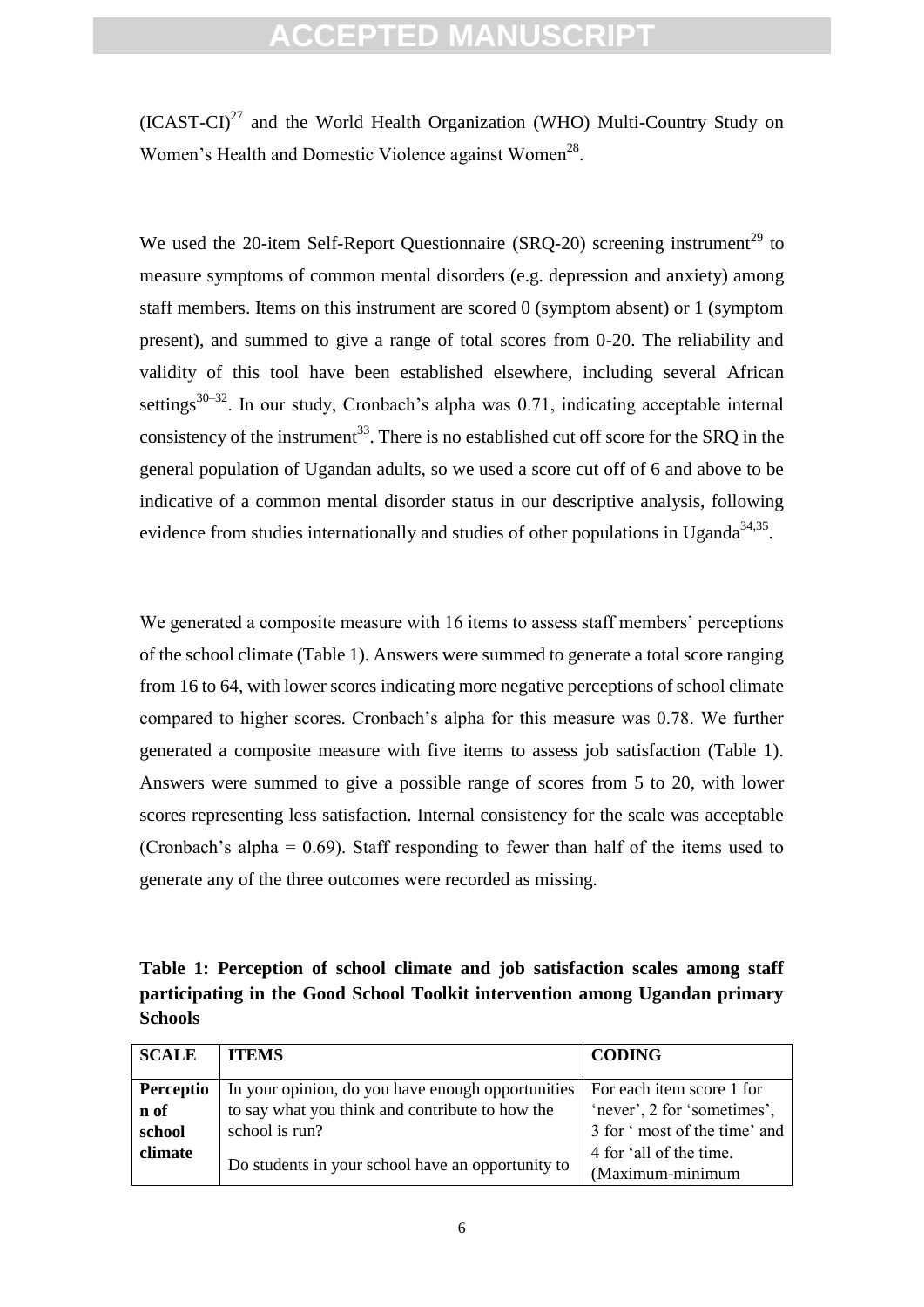| <b>SCALE</b>     | <b>ITEMS</b>                                                                                                                                       | <b>CODING</b>                                                                  |
|------------------|----------------------------------------------------------------------------------------------------------------------------------------------------|--------------------------------------------------------------------------------|
|                  | say what they think?<br>Do students in your school have an opportunity to<br>contribute to how the school is run?                                  | range: 16-64. Lower scores<br>indicated more negative<br>perceptions)          |
|                  | Do you feel that your views on how the school's<br>policies could be improved are welcomed?                                                        |                                                                                |
|                  | How often do you take any actions to change how<br>your school is run?                                                                             |                                                                                |
|                  | Do you feel that there is anybody at your school<br>you can talk to if you feel unhappy about work?                                                |                                                                                |
|                  | Thinking about your school as a whole, do you feel<br>like you are part of a team?                                                                 |                                                                                |
|                  | Do you have regular staff meetings?                                                                                                                |                                                                                |
|                  | Would you say that students feel comfortable<br>talking to you/want to confide in you if they are<br>unhappy about something at home or at school? |                                                                                |
|                  | Do you feel that students respect their peers and<br>adults?                                                                                       |                                                                                |
|                  | Do you feel that school staff respect their students?                                                                                              |                                                                                |
|                  | Do you have a good relationship with the students?                                                                                                 |                                                                                |
|                  | Do you have a good relationship with parents?                                                                                                      |                                                                                |
|                  | Do you feel concerned about how other school<br>staff members behave at school?                                                                    |                                                                                |
|                  | How often does this school experience problems<br>with physical violence?                                                                          |                                                                                |
|                  | How often does this school experience problems<br>with bullying (e.g. verbal abuse of staff or<br>students)?                                       |                                                                                |
| Job              | How often would you say that you enjoy your job?                                                                                                   | For each item score 1 for                                                      |
| satisfacti<br>on | Do you feel valued as an employee?                                                                                                                 | 'never', 2 for 'sometimes',<br>3 for ' most of the time' and                   |
|                  | Do you take pride in your work?                                                                                                                    | 4 for 'all of the time.                                                        |
|                  | Do you feel that your employers care about your<br>well-being?                                                                                     | (Maximum-minimum<br>range: 5-20). Lower scores<br>indicated less satisfaction) |
|                  | Do you feel adequately rewarded financially for<br>what you do?                                                                                    |                                                                                |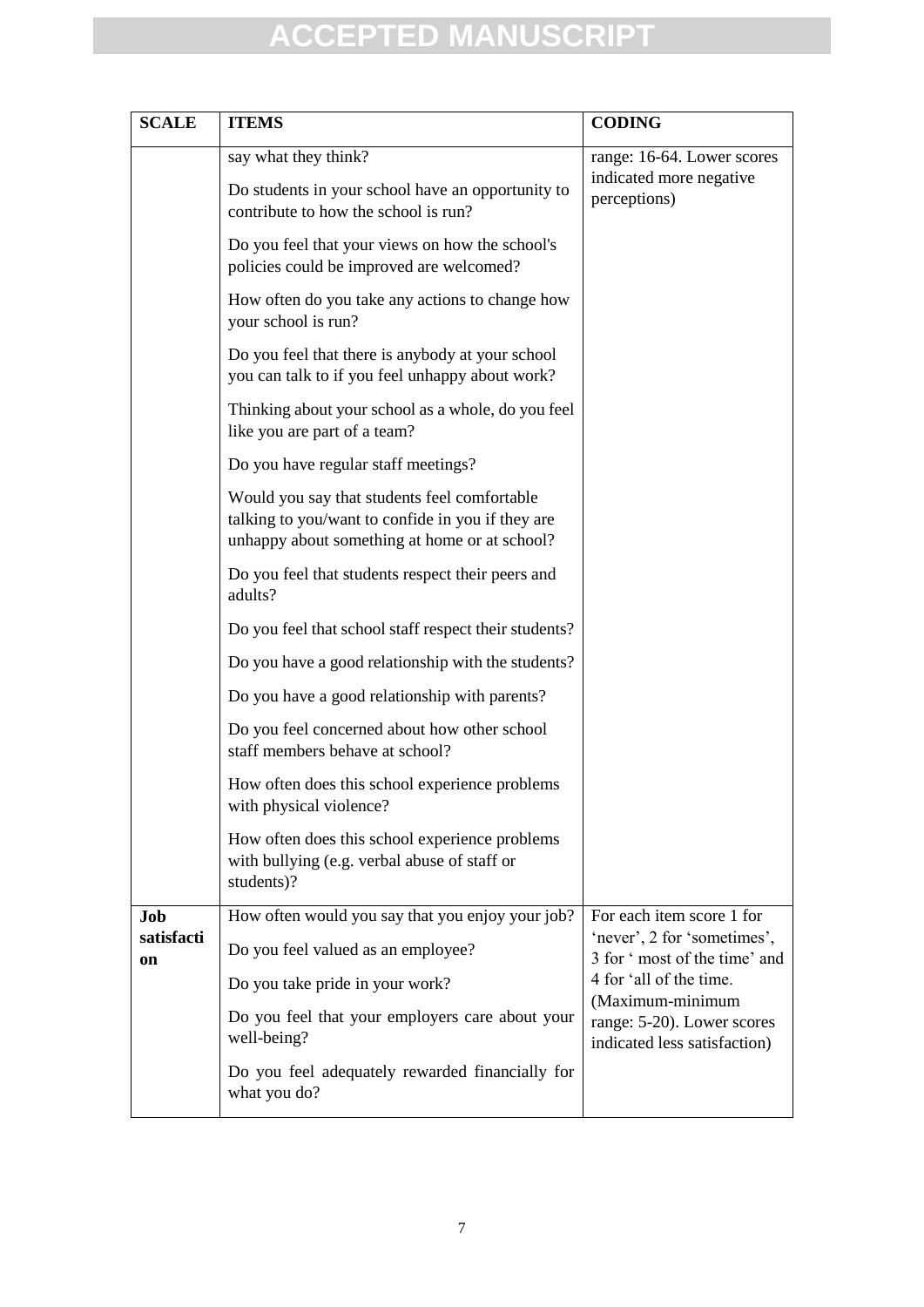#### **Statistical analysis**

us outcomes. Since the three outcomes were not normally distribute<br>metric bootstraping (2000 replications) to estimate bias-correce intervals. The final models were adjusted for the baseline seconce<br>e intervals. The final To assess the impact of the intervention on staff mental health, perceptions of school climate and job satisfaction, we performed complete-cases analyses, using multilevel mixed-effects linear regression models with unstructured correlation structures (which allow for all variances and covariances to be distinctly estimated at school level) to account for clustering at the school level  $36,37$ . All three variables were analysed as continuous outcomes. Since the three outcomes were not normally distributed, we used nonparametric bootstraping (2000 replications) to estimate bias-corrected 95% confidence intervals. The final models were adjusted for the baseline school mean scores of staff mental health, sense of job satisfaction and perceptions of school climate respectively. Additionally we carried out a further adjusted analysis to allow for the possible imbalance of some factors at baseline. This analysis further adjusted for baseline school mean age, number of children sharing a sleeping area (child crowdedness) and number of adults sharing a sleeping area (adult crowdedness). All analyses were conducted in Stata 14.0 IC software.

#### **Ethical considerations**

We obtained ethical approval for the trial from the London School of Hygiene and Tropical Medicine and the Uganda National Council of Science and Technology. Our consent and child protection procedures are described in full elsewhere<sup>20</sup>. Head teachers at each participating school informed staff, students and parents about the study. We obtained written informed consent from individual staff members who participated in the study.

#### **RESULTS**

#### **Staff member characteristics at baseline**

The study flow-chart is presented in Figure 1. At baseline, 577 staff participated completed the survey (control: 304, intervention: 273).

#### **Figure 1: Study Flow-chart**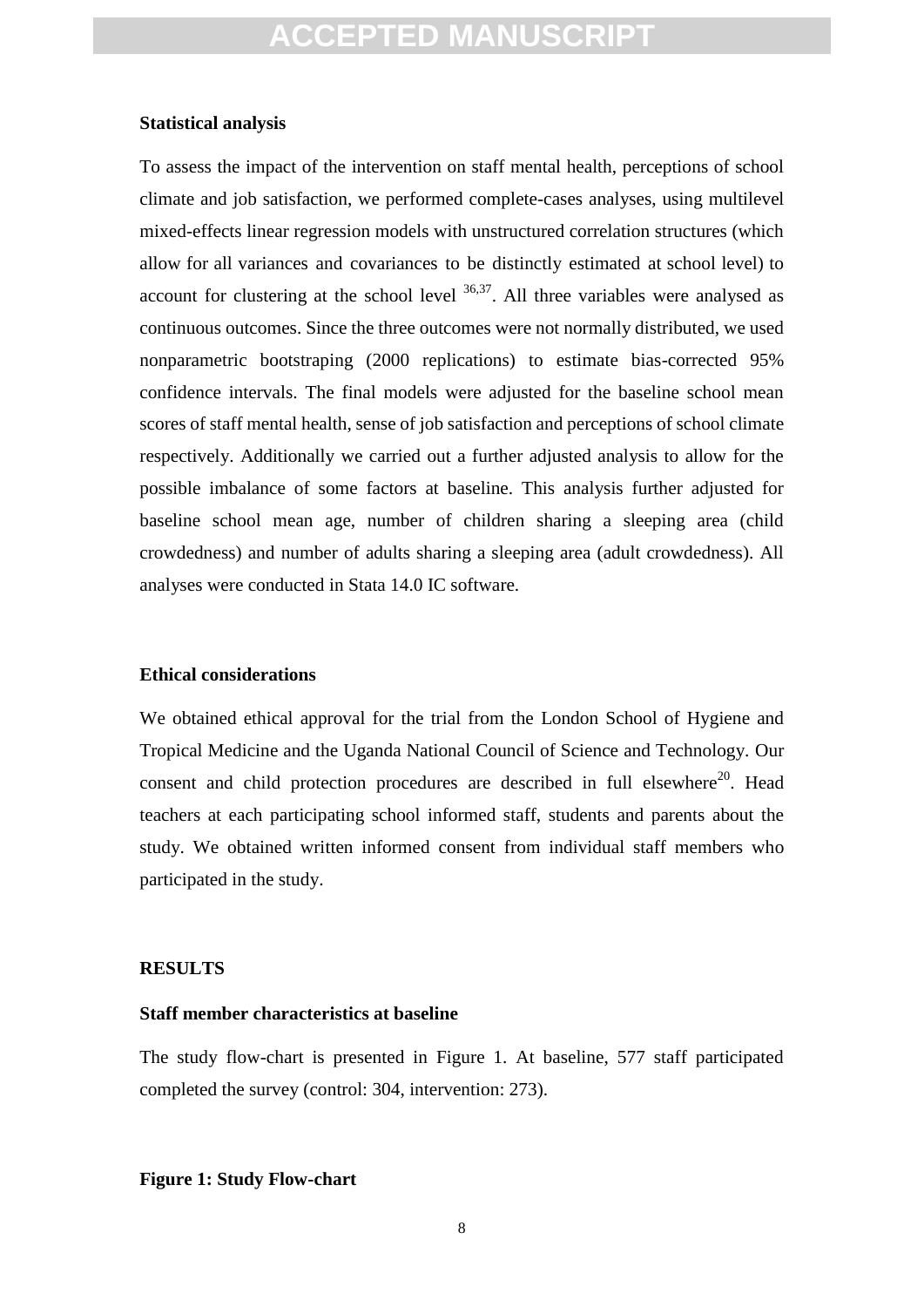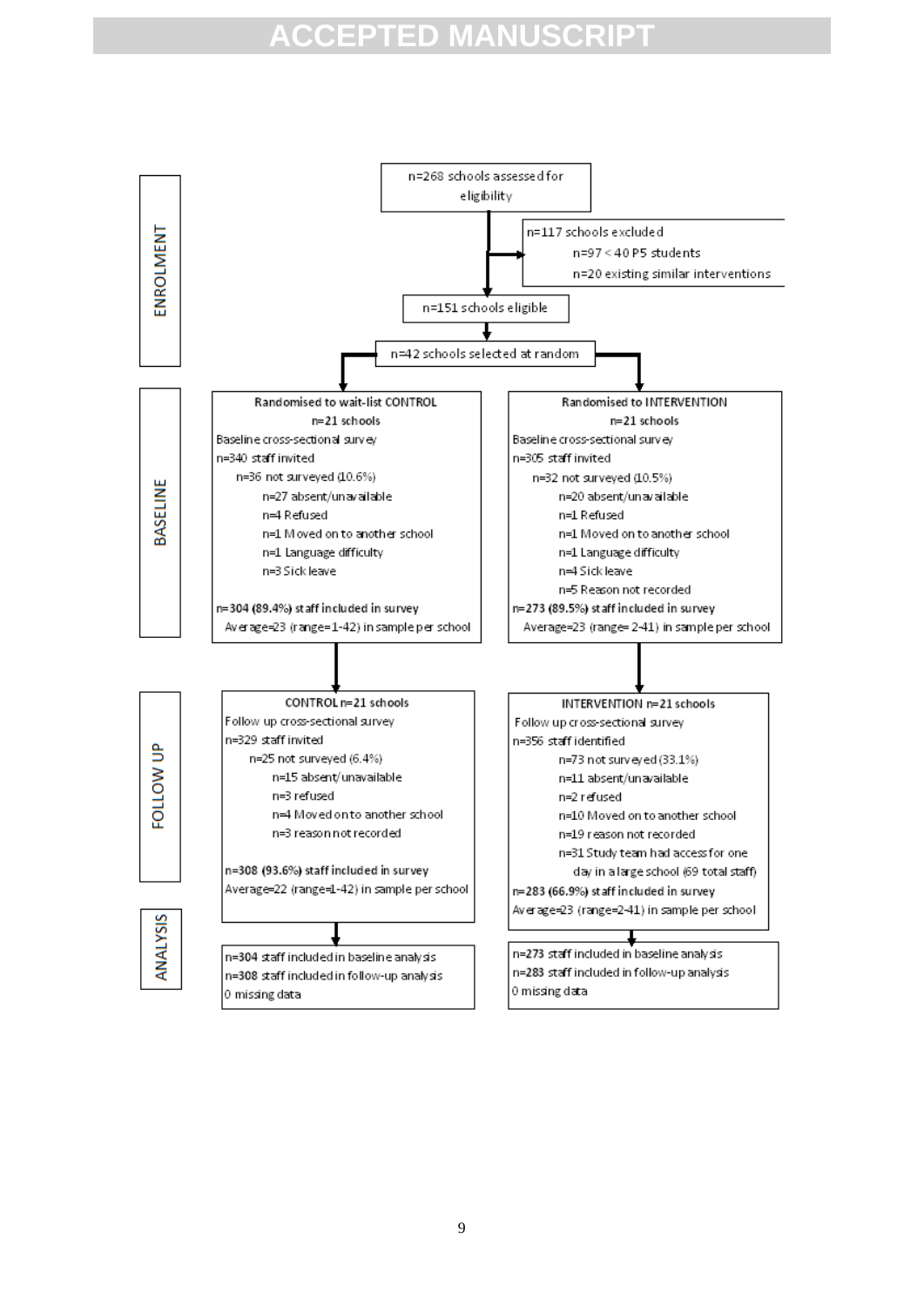At baseline, mean staff's age was 34.5±8.6 years; 59% (338/577) were female; 63% (362/577) were married, yet 51% (294/577) had more than two children. Three-quarters (76%, 441/577) were teachers, 6% (34/577) were head teachers and 18% (76/591) had other school-based roles such as administrators, cleaners, cooks and accountants. Two-thirds (68%, 386/577) had received schooling up to grade three, which is the basic qualification for a primary teaching post in Uganda, acquired after a minimum of two years schooling at a Teacher Training College. Most (71%, 407/577) had worked at the same school for over five years. Mean SRQ-20 score was  $4.5\pm3.2$ , and  $32\%$  (183/577) had an SRQ-20 score≥6. Experience of intimate partner violence, non-partner sexual violence and child sexual abuse was 43% (245/577); 10% (57/577) and 5% (30/577) respectively (Table 2).

tion for a primary teaching post in Uganda, acquired after a minin<br>nooling at a Teacher Training College. Most (71%, 407/577) had wool for over five years. Mean SRQ-20 score was 4.5±3.2, and 32<br>RQ-20 score≥6. Experience o Baseline socio-demographic characteristics of staff members in intervention and control schools were generally similar. Use of physical violence against non-students in the past week was slightly higher in the intervention arm (18.3%), compared to the control arm (8.9%). However, use of physical violence against students was similar across trial arms. Mean SRQ-20 scores, job satisfaction scores and perception of school climate scores were also comparable across intervention and control schools (Table 2).

|                                                | <b>Control</b> , count<br>$(\frac{9}{6})$ (n=304) | Intervention,<br>count $(\% )$<br>$(n=273)$ | <b>Overall, count</b><br>$(\frac{9}{6})$ (n=577) |
|------------------------------------------------|---------------------------------------------------|---------------------------------------------|--------------------------------------------------|
| <b>Individual staff member characteristics</b> |                                                   |                                             |                                                  |
| Female                                         | 177 (58.2)                                        | 161(59.0)                                   | 338 (58.9)                                       |
| Mean age (SD)                                  | 35.1(8.7)                                         | 33.8(8.3)                                   | 34.5(8.6)                                        |
| Education                                      |                                                   |                                             |                                                  |
| <b>University Degree</b>                       | 18(6.0)                                           | 14(5.2)                                     | 32(5.6)                                          |
| Diploma in Education <sup>*1</sup>             | 79 (26.3)                                         | 74 (27.4)                                   | 153(26.8)                                        |
| Grade 3 and below <sup>*2</sup>                | 204(67.8)                                         | 182 (67.4)                                  | 386 (67.6)                                       |
| Ethnicity                                      |                                                   |                                             |                                                  |
| Baganda                                        | 196(64.5)                                         | 166(60.8)                                   | 362(62.7)                                        |
| Others $*3$                                    | 108(35.5)                                         | 107(39.2)                                   | 215(37.3)                                        |
| Religion                                       |                                                   |                                             |                                                  |
| Roman Catholic                                 | 87(28.7)                                          | 74 (27.3)                                   | 161(28.1)                                        |

**Table 2: Baseline characteristics of staff members participating in the Good School Toolkit study among Ugandan primary schools**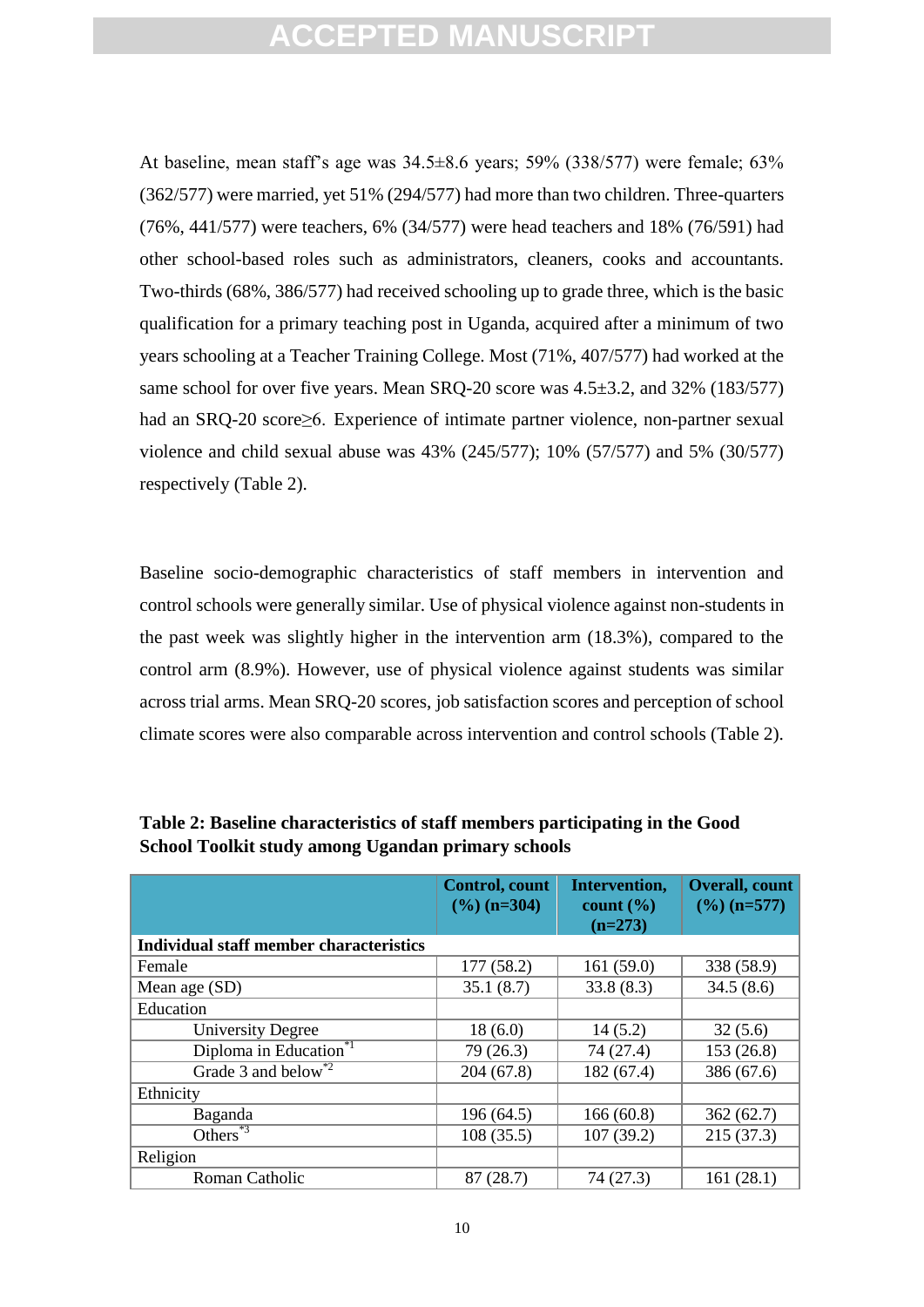|                                                | <b>Control</b> , count  | Intervention,  | <b>Overall</b> , count  |
|------------------------------------------------|-------------------------|----------------|-------------------------|
|                                                | $(\frac{6}{6})$ (n=304) | $count($ % $)$ | $(\frac{9}{6})$ (n=577) |
|                                                |                         | $(n=273)$      |                         |
| Anglican                                       | 94 (31.0)               | 103(38.0)      | 197 (34.3)              |
| $\overline{\text{Other}^{*4}}$                 | 122(40.3)               | 94 (34.7)      | 216 (37.6)              |
| Marital status                                 |                         |                |                         |
| Single                                         | 64(21.1)                | 73 (26.9)      | 137 (23.8)              |
| In Relationship                                | 23(7.6)                 | 26(9.6)        | 49 (8.5)                |
| Married/Staying together                       | 204 (67.1)              | 159 (58.7)     | 363(63.1)               |
| Divorced, Separated, Widow                     | 13(4.3)                 | 13(4.8)        | 26(4.5)                 |
| Number of children                             |                         |                |                         |
| None                                           | 46(15.1)                | 57 (20.9)      | 103 (17.9)              |
| $1-2$                                          | 91 (29.9)               | 89 (32.6)      | 180 (31.2)              |
| $3+$                                           | 167 (54.9)              | 127(46.5)      | 294 (51.0)              |
| <b>Housing Status</b>                          |                         |                |                         |
| Own                                            | 112 (36.8)              | 87 (32.0)      | 199 (34.6)              |
| Rents                                          | 91 (29.9)               | 73 (26.8)      | 164 (28.4)              |
| Other <sup>*5</sup>                            | 101(33.2)               | 112(41.2)      | 213 (37.0)              |
| Years worked at school                         |                         |                |                         |
| $0-2$ years                                    | 34 (11.2)               | 43 (15.8)      | 77 (13.4)               |
| 3-5 years                                      | 53 (17.4)               | 39 (14.3)      | 92(16.0)                |
| $6+ years$                                     | 217 (71.4)              | 190 (69.9)     | 407 (70.7)              |
| Role at School                                 |                         |                |                         |
| Teacher                                        | 234 (77.0)              | 207 (75.8)     | 441 (76.4)              |
| Head teacher                                   | 17(5.6)                 | 17(6.2)        | 34(5.9)                 |
| $\overline{\text{Other}}^{*6}$                 | 53 (17.4)               | 49 (18.0)      | 102(17.7)               |
| Number of children sharing the same            |                         |                |                         |
| sleeping area (child crowdedness)              |                         |                |                         |
| None                                           | 102(33.6)               | 123(45.1)      | 225 (39.0)              |
| $1+$                                           | 202(66.5)               | 150(55.0)      | 352(61.0)               |
| Number of adults sharing the same              |                         |                |                         |
| sleeping area (adult crowdedness)              |                         |                |                         |
| None                                           | 111(36.5)               | 128 (46.9)     | 239 (41.4)              |
| 1                                              | 167(54.9)               | 136 (49.8)     | 303(52.1)               |
| $2+$                                           | 26(8.6)                 | 9(3.3)         | 35(6.1)                 |
| Violence exposure and perpetration             |                         |                |                         |
| Ever experienced child sexual abuse            | 16(5.3)                 | 14(5.1)        | 30(5.2)                 |
| Ever experienced intimate partner violence     | 125(41.1)               | 120(44.0)      | 245 (42.5)              |
| Ever experienced non-partner sexual            | 35(11.5)                | 22(8.1)        | 57(10.0)                |
| violence                                       |                         |                |                         |
| Use of physical violence against               | 27(8.9)                 | 50 (18.3)      | 77(13.3)                |
| non-students in past one week                  |                         |                |                         |
| Use of physical violence against students      | 131(43.1)               | 109(39.9)      | 240 (41.6)              |
| in past one week                               |                         |                |                         |
| <b>Outcomes</b>                                |                         |                |                         |
| Mean Mental Health (SRQ-20) score              | 4.5(3.2)                | 4.4(3.1)       | 4.5(3.2)                |
| $(SD)^{*7}$                                    |                         |                |                         |
| Common mental disorder Status, n (%)           |                         |                |                         |
| Low (SRQ-20 score $<$ 6)                       | 203 (66.8)              | 191 (70.0)     | 394 (68.3)              |
|                                                | 101(33.2)               | 82 (30.0)      | 183(31.7)               |
| High(SRQ-20 score $\geq 6$ )                   |                         |                |                         |
| Mean job satisfaction score (SD) <sup>*8</sup> | 13.0(3.3)               | 13.5(3.2)      | 13.3(3.2)               |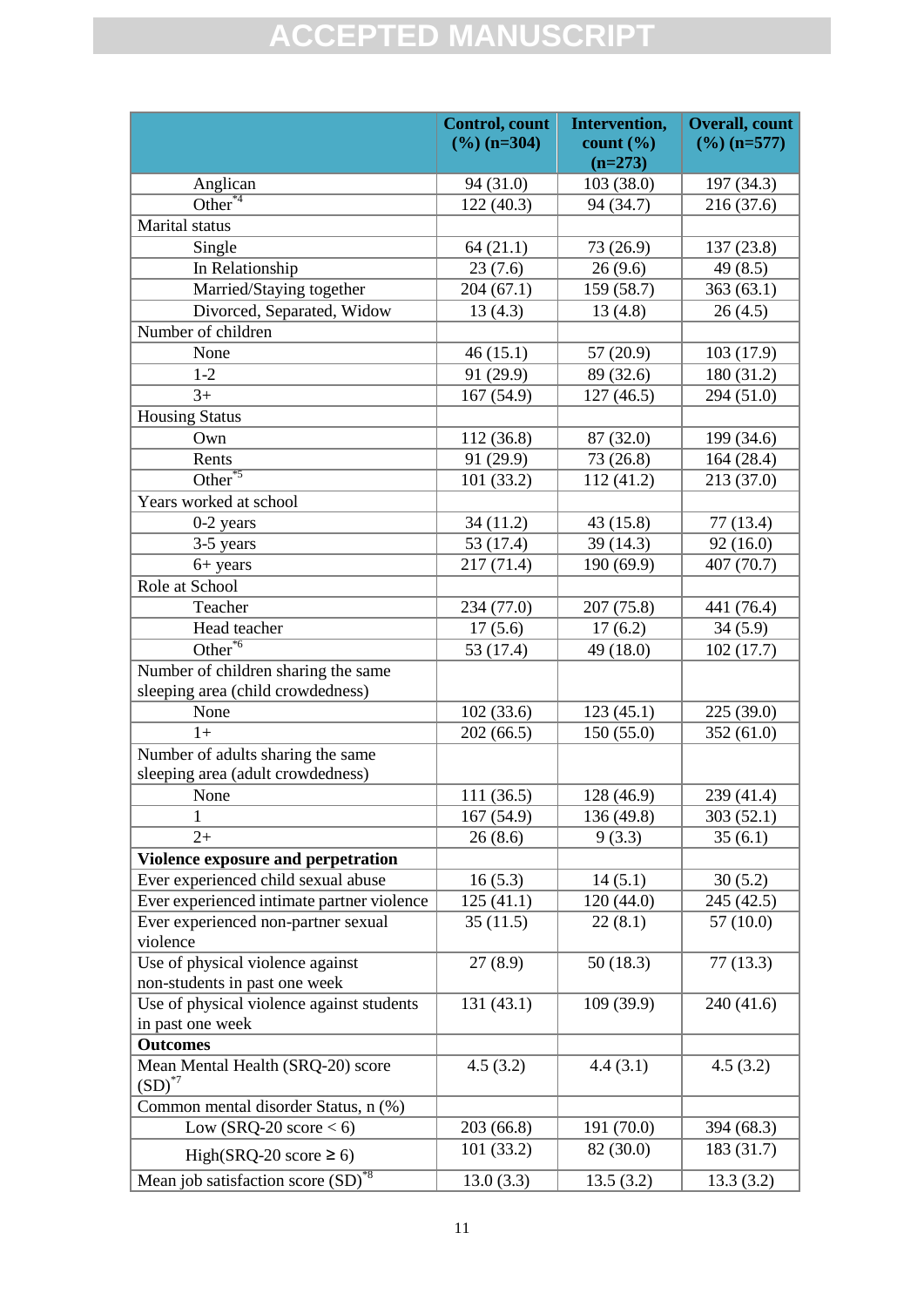|                                                           | Control, count<br>$(\frac{9}{6})$ (n=304) | Intervention,<br>count $\left(\frac{9}{6}\right)$<br>$(n=273)$ | Overall, count<br>$(\frac{9}{6})$ (n=577) |
|-----------------------------------------------------------|-------------------------------------------|----------------------------------------------------------------|-------------------------------------------|
| Mean perception of school climate score<br>$(SD)^{^{*0}}$ | 42.8(6.2)                                 | 43.1(6.9)                                                      | 42.9(6.6)                                 |

<sup>\*1</sup> Acquired after at least two years of training in any Teachers Training College

\*2 Acquired after at least three years of training in any Teachers Training College

\*3 Munyankole, Musoga, Mukiga, Muteso, Langi, Acholi, Mugisu, Lugbara, and Munyoro

\*4 Pentecostal, Seventh-day Adventist, Muslim

\*5 Employer pays, Lives somewhere else without paying

\*6 Administrator, secretary, accountant, cook, cleaner, handyman

\*7 Overall scores for each participant range from 0-20, with lower scores indicating more favourable outcomes

\*8 Overall scores for each participant range from 5-20, with lower scores indicating less satisfaction

\*9 Overall scores for each participant range from 16-64, with lower scores indicating more negative perceptions

### **Intervention effect on staff mental health, sense of job satisfaction and perception of school climate**

Constituted marging trom U-20, with lower scores indicating more throughouts<br>constract participant range from 5-20, with lower scores indicating more through<br>theorem for the participant range from 16-64, with lower scores For the endline survey, we obtained data from 591 staff members (control: 308; intervention: 283). None of the 591 participants had consistently missing data for all the 20 items of the SRQ-20 score, the five items of the job satisfaction score, and the 16 items of the school climate perception score (Table 1). However, we observed 15, 20 and 65 participants with at least one missing item related to SRQ-20, job satisfaction and school climate perception measures respectively. Of these, we failed to compute the job satisfaction measure for only one participant, since they had 3/5 items of this measure missing. Although this participant was kept in the univariate analyses, they were automatically excluded from the models.

At endline, mean SRQ-20 scores in both intervention and control arms had reduced compared to baseline, however there was no significant difference between trial arms (-0.01, 95%CI: -0.59, 0.57) (Table 3). Similarly, mean scores on the job satisfaction scale were not significantly different in intervention and control schools at endline (0.31, 95%CI: -0.26, 0.88). Perception of school climate was significantly higher (i.e. staff had more positive perceptions of the school climate) in schools that received the intervention, compared to control schools (intervention mean  $44.5\pm6.4$ ; control mean 42.5±6.5; adjusted mean difference: 2.19, 95%CI: 0.92, 3.39). Similar results were obtained following further adjustments for baseline mean age, child crowdedness and adult crowdedness (Table 3).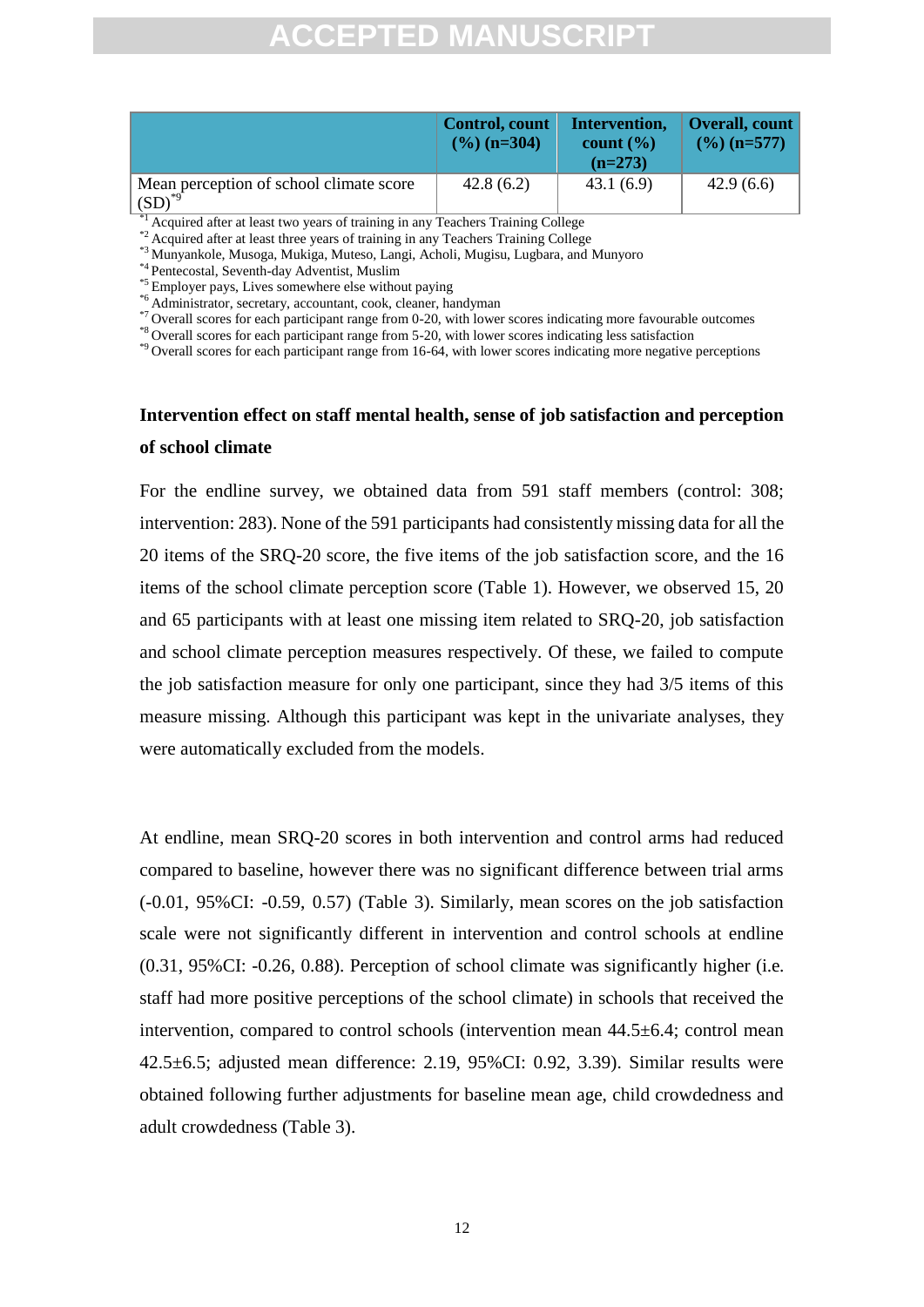### **Table 3: Effect of the Good School Toolkit on staff mental health, job satisfaction and perception of school climate within primary schools in Uganda**

|                                                                                                                                                                                                                                                                                                                                                                                                                                                        |                             | <b>Health</b><br><b>Mental</b> | <b>Sense</b><br>Job<br><b>of</b> | <b>Perception of School</b> |
|--------------------------------------------------------------------------------------------------------------------------------------------------------------------------------------------------------------------------------------------------------------------------------------------------------------------------------------------------------------------------------------------------------------------------------------------------------|-----------------------------|--------------------------------|----------------------------------|-----------------------------|
|                                                                                                                                                                                                                                                                                                                                                                                                                                                        |                             | (SRQ-20) Score                 | satisfaction Score               | climate score               |
| Mean (sd)                                                                                                                                                                                                                                                                                                                                                                                                                                              | Control                     | 3.9(2.8)                       | 13.5(3.2)                        | 42.5(6.5)                   |
|                                                                                                                                                                                                                                                                                                                                                                                                                                                        | Intervention                | 3.8(2.7)                       | 13.8(3.0)                        | 44.5(6.4)                   |
| Adjusted<br>Effects*                                                                                                                                                                                                                                                                                                                                                                                                                                   | Mean difference<br>(95% CI) | $-0.01$ $(-0.59, 0.57)$        | $0.31 (-0.26, 0.88)$             | 2.19 (0.92, 3.39)           |
|                                                                                                                                                                                                                                                                                                                                                                                                                                                        | P-value                     | 0.977                          | 0.284                            | 0.001                       |
| Adjusted<br>Effects**                                                                                                                                                                                                                                                                                                                                                                                                                                  | Mean difference<br>(95% CI) | $0.08$ ( $-0.59$ , $0.74$ )    | $0.36 (-0.25, 0.97)$             | 1.91 (0.58, 3.24)           |
|                                                                                                                                                                                                                                                                                                                                                                                                                                                        | P-value                     | 0.824                          | 0.246                            | 0.005                       |
| * Individual models were adjusted for school-level baseline mental score, baseline sense of job satisfaction and<br>baseline perception of school climate scores respectively<br>** Each individual model was further adjusted for baseline school-level mean age, child crowdedness and adult<br>crowdedness.<br><b>DISCUSSION</b><br><b>Summary of findings</b><br>The Good School Toolkit led to a significant improvement in school staff members' |                             |                                |                                  |                             |
| perception of the school climate, including perceptions of support, respect and<br>communication among staff and students. However, the Toolkit did not significantly                                                                                                                                                                                                                                                                                  |                             |                                |                                  |                             |
| improve staff mental health or sense of job satisfaction.<br>In previous analyses of the Good Schools Study data, we found that the intervention<br>significantly improved students' feelings of safety and well-being at school <sup>20</sup> . Although<br>improvements in both school staff and student perceptions of school climate may be                                                                                                        |                             |                                |                                  |                             |

### **DISCUSSION**

#### **Summary of findings**

In previous analyses of the Good Schools Study data, we found that the intervention significantly improved students' feelings of safety and well-being at school<sup>20</sup>. Although improvements in both school staff and student perceptions of school climate may be entirely due to reductions in violence, it is also possible that the Toolkit improved staff-student relations and potentially mutual support, improved communication, respect and team-working. The nature of the relationship and direction of causality between physical violence and school climate is unclear. On the one hand, a reduction in physical violence against students may cause staff members to perceive their school as more supportive and conducive to learning. Alternatively, improving the school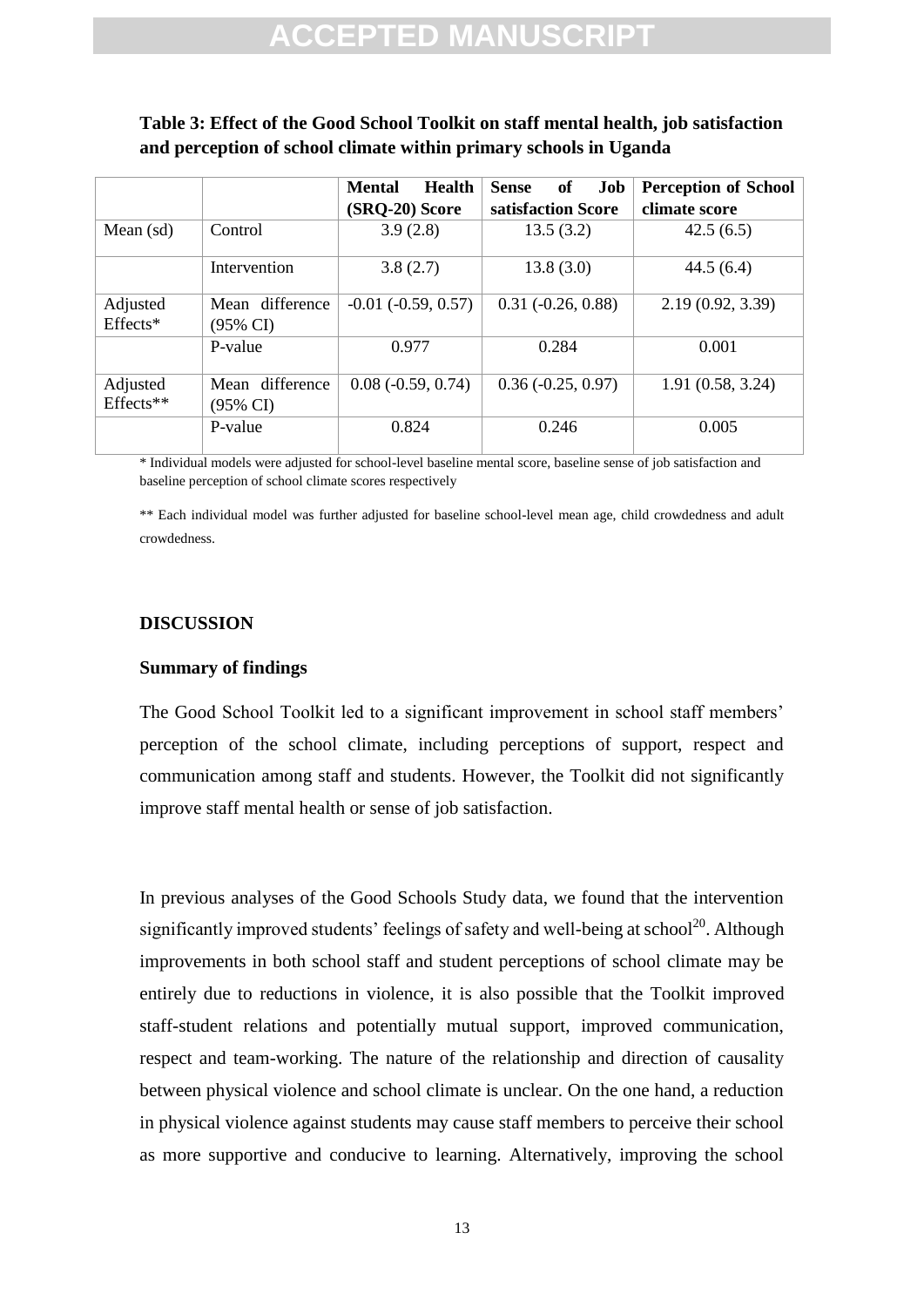climate by increasing respect and improving relationships between staff and students may reduce the need for discipline in the classroom, as demonstrated in home-based settings.<sup>38</sup> Violence in Ugandan schools remains common despite the national ban on corporal punishment for the past ten years. This suggests that deeper operational and social changes may be necessary to sustainably prevent violence. Further analyses of qualitative and quantitative process evaluation data could help to clarify pathways to reducing violence perpetration among school staff.

violence perpetration aniong school star).<br>
are a relatively high baseline prevalence of psychological dist<br>
taff working in Ugandan primary schools. However, the Tool<br>
mathy improve mental health scores. This is consiste We observed a relatively high baseline prevalence of psychological distress among school staff working in Ugandan primary schools. However, the Toolkit did not significantly improve mental health scores. This is consistent with previous analyses of the Good Schools Study data, showing that the intervention did not impact on student mental health.<sup>20,24</sup> There are several potential explanations for these findings. Mental health is associated with various socio-economic and structural factors, as well as exposure to other forms of violence outside school (e.g. intimate partner violence) that were not addressed by the Toolkit. These factors might have undermined the ability of an in-school intervention to achieve a measurable difference in mental health between the two study arms. Improvements in mental health may occur later than improvements in school climate and reductions in violence and therefore were not captured as a result of the relatively short time frame of the trial.

The Toolkit did not significantly improve sense of job satisfaction among staff members, despite previous literature suggesting an association between job satisfaction and perceptions of a positive school environment<sup>39,40</sup>. Schools in Uganda are largely under-resourced, with large class sizes, and low paid staff, especially public schools $41$ . In the Good School Study, schools did not receive any financial remunerations or additional educational resources through the intervention, which may be necessary to improve staff job satisfaction and perceptions of school environment. Further qualitative research would be helpful to understand the needs of school staff in Uganda in order to improve staff morale, recruitment and retention.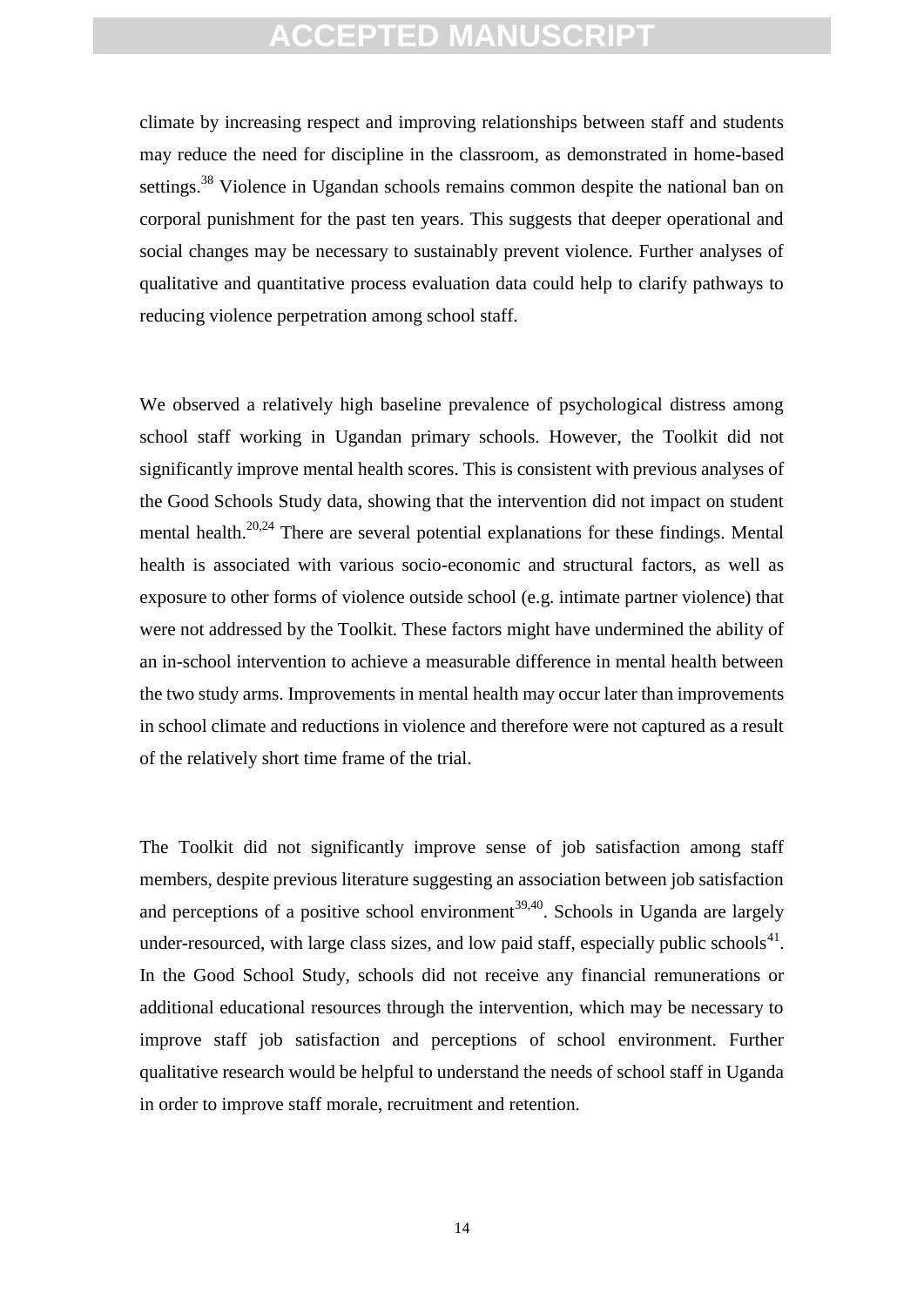#### **Implications**

matic stress among children exposed to community violence<br>effects of socioeconomic disadvantage on academic success, an<br>and personal development<sup>43,44</sup>. By improving school climate, the Te<br>offer a potential avenue to build Our findings suggest that the Good School Toolkit had benefits for staff as well as students. It is plausible that staff members who perceive a more positive school climate are more likely to provide an optimal learning environment, build trusting relationships with students, and detect and mitigate student academic, health and social problems<sup>42</sup>. Previous studies suggest that a positive school environment reduces symptoms of post-traumatic stress among children exposed to community violence, mitigates negative effects of socioeconomic disadvantage on academic success, and facilitates learning and personal development<sup> $43,44$ </sup>. By improving school climate, the Toolkit could therefore offer a potential avenue to build resilience among young people at an individual and community level, in relation to violence and potentially other forms of trauma and adversity<sup>45</sup>.

#### **Generalisability of the findings**

Given the high prevalence of staff-perpetrated physical violence against students across Uganda it is likely that our results are generalizable to other populations in this setting. The Good School Toolkit is currently being scaled up to over 600 schools in Uganda, and is being adapted for secondary schools. It is also being translated and adapted for use in Lesotho and Mongolia<sup>26</sup>. It will be interesting to evaluate the effects of the Toolkit in these settings on both student and staff outcomes.

#### **Study limitations**

Our analysis has four main limitations. First, the trial was designed to test the effect of the intervention on staff-perpetrated physical violence (the primary outcome). Our secondary analyses of this data may therefore have been under-powered to detect changes in the staff outcomes tested here. Second, due to the nature of the intervention, it was not possible to mask staff members or data collectors to allocation. This may have led to bias towards a larger effect sizes for staff outcomes. However, student reports of school climate show a similar improvement in intervention schools, and we would expect student reports to be biased in the opposite direction of the intervention effect (as they may have felt more able to disclose if climate was poor, following the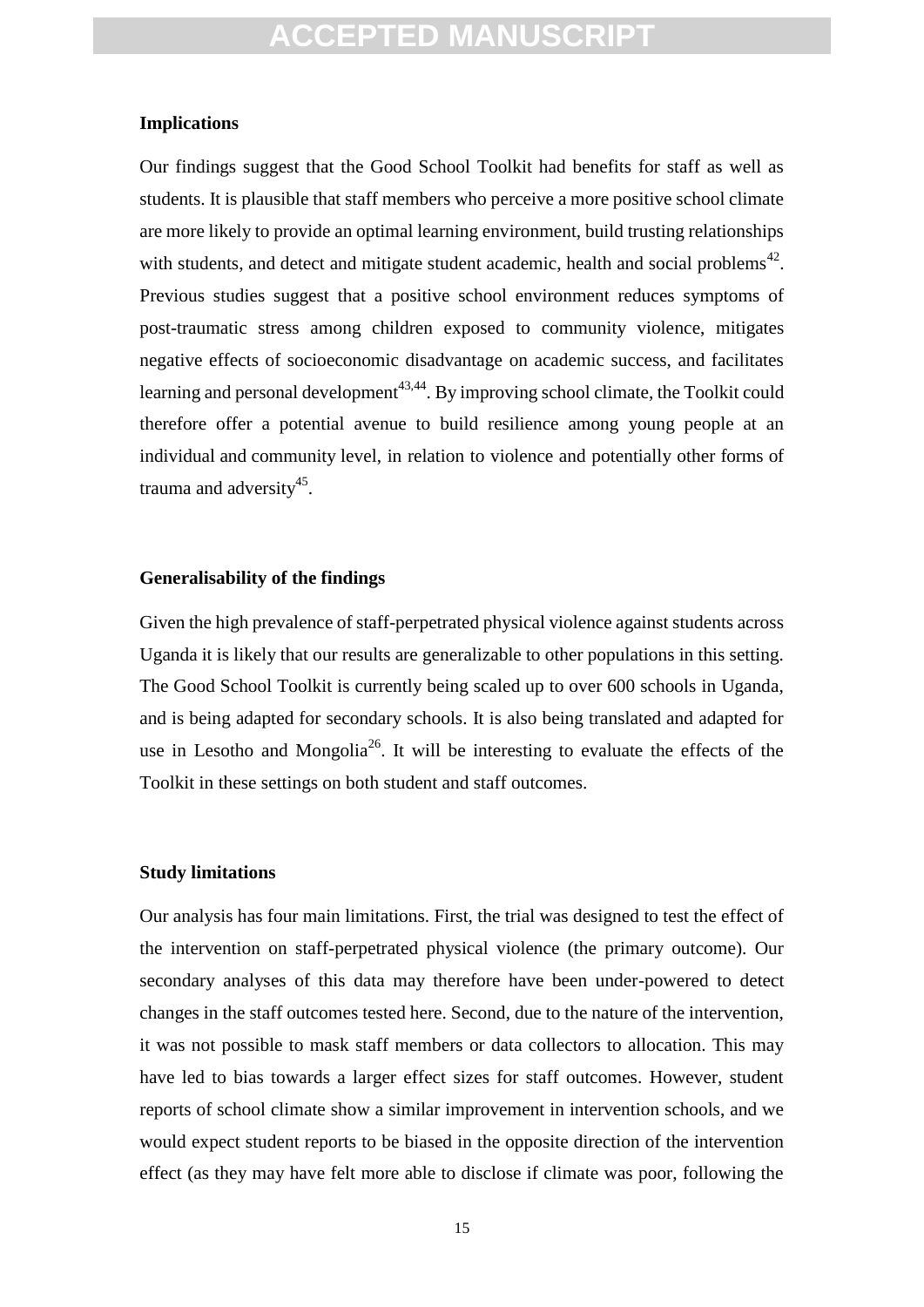intervention). Our results thus suggest that there was a real improvement in school climate. Third, although we present the number of staff who did not participate in follow-up and endline surveys, we did not collect data from these staff and are therefore unable to compare them with the complete sample. Lastly, we used composite measures to measure job satisfaction and perception of school climate. Although we assessed the internal consistency of these measures, factor analyses (both exploratory and confirmation) may be beneficial to further explore their suitability.

#### **CONCLUSIONS**

Inflation) hay be beneficial to funtile explore their sundomly.<br>
USIONS<br>
-based complex behavioural intervention that reduced perpetration<br>
against students, also improved staff members' perceptions of sche<br>
the interventi A school-based complex behavioural intervention that reduced perpetration of physical violence against students, also improved staff members' perceptions of school climate. Although the intervention had no significant effect on staff mental health or sense of job satisfaction, it could have implications for improving staff motivation and retention, and for the development of supportive learning environments.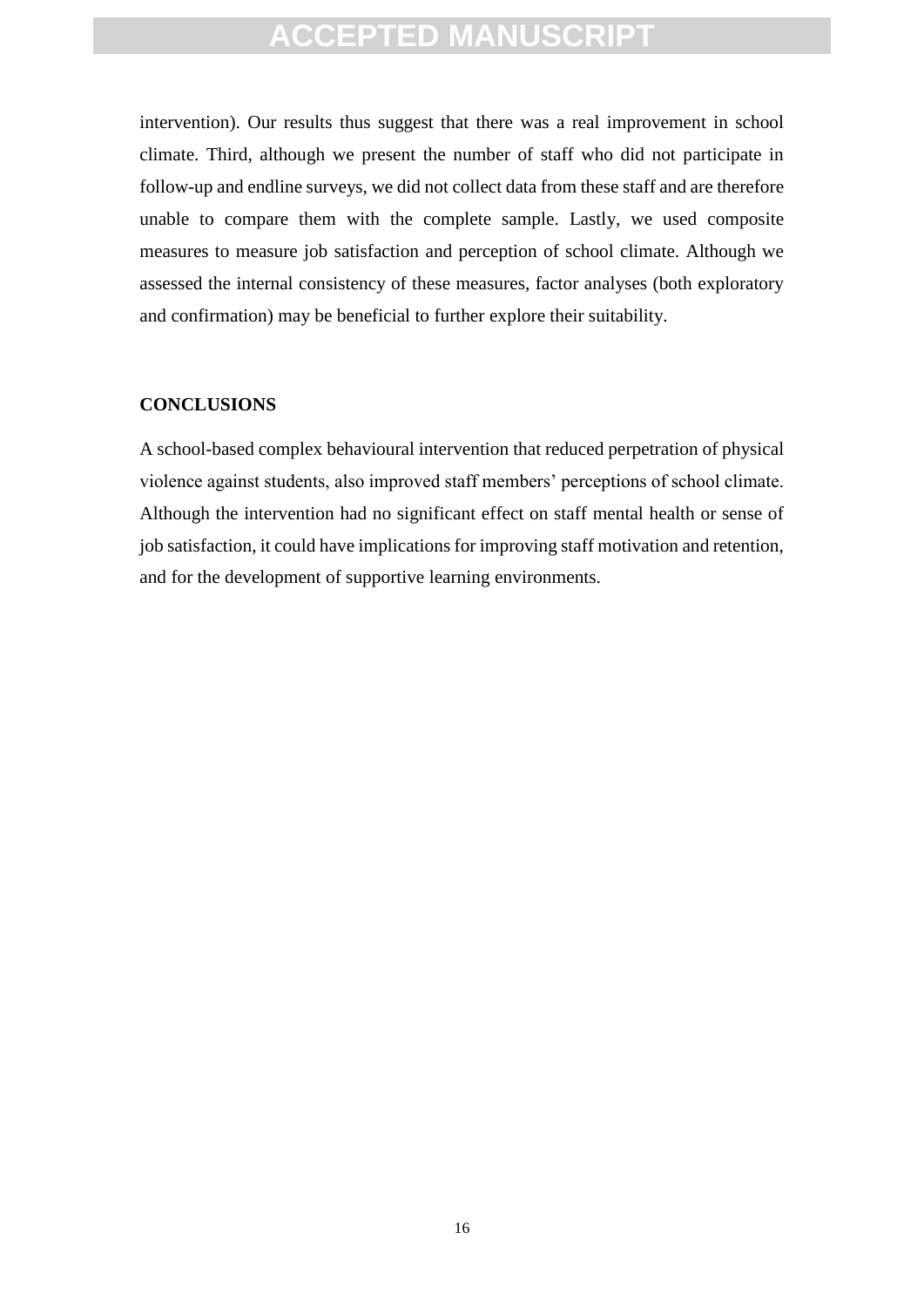**Declaration of interests:** The Good School Toolkit was developed by Dipak Naker at Raising Voices, Kampala Uganda. Dipak Naker approached Karen Devries with the idea to do a study, was involved in the conceptualisation and design of the study, commented on the interpretation of results for pre-specified the primary and secondary outcomes, but was not involved in data collection, management, or analysis. Joshua Kayiwa was contacted as an independent statistician and researcher during the publication of these specific results, but was not involved in the intervention implementation or data collection. Eddy Walakira was involved in supervision of data collection, but did not directly collect any data or do any data management and did not influence interpretation of these results. No other authors have any conflict of interest to declare.

was contacted as an independent statistician and researcher<br>on of these specific results, but was not involved in the i<br>intation or data collection. Eddy Walakira was involved in supervia,<br>n, but did not directly collect a **Role of funding sources:** This study was funded by the Medical Research Council (MRC), Department for International Development (DfID), and Wellcome Trust (Grant ID: MR/L004321/1) to Karen Devries. Additional funding was obtained from the Hewlett Foundation to Dipak Naker. None of the funding sources had any direct or indirect involvement in the design, conduct, implementation, monitoring, analysis or reporting of the study results.

**Acknowledgments**: We are so grateful to all Raising Voices staff and the Good School implementation team including Willington Ssekadde, Jane Frank Nalubega and the CHAI-U team. The contribution made by the interviewers and supervisors team: Anna Louise Barr, Heidi Grundlingh, Jennifer Horton, is equally recognized. Recognition is also extended to the trial steering committee: Russell Viner (chair), Maria Quigley (independent statistician), Lucy Cluver, and Jo Mulligan (observer). Lastly, we are so grateful to Medical Research Council (MRC), Department for International Development (DfID), Wellcome Trust and Hewlett Foundation for funding this work.

#### **REFERENCES**

1. Boden, J. M., Horwood, L. J. & Fergusson, D. M. Exposure to childhood sexual and physical abuse and subsequent educational achievement outcomes. *Child*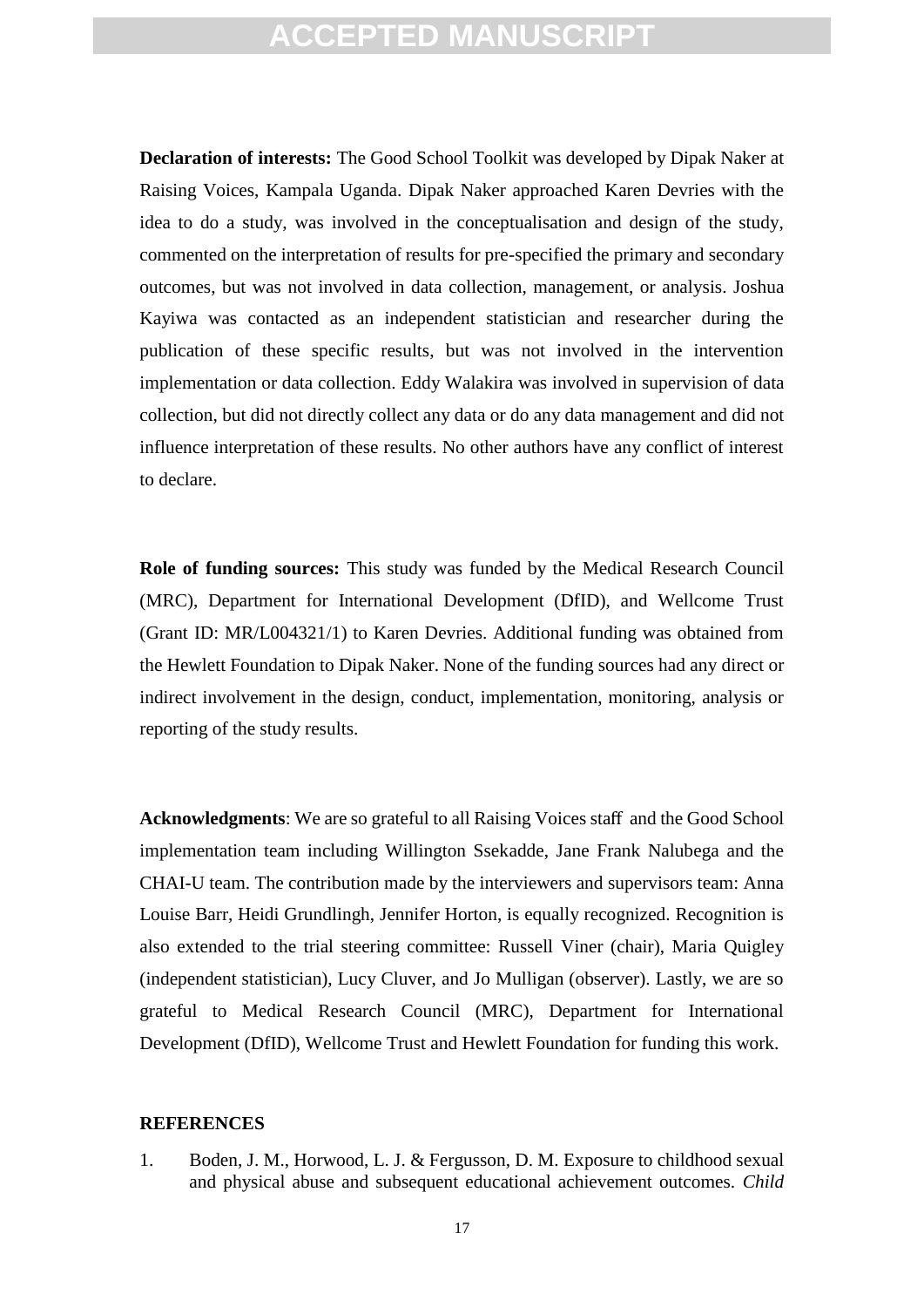*Abuse Negl.* **31,** 1101–1114 (2007).

- 2. Norman, R. E. *et al.* The long-term health consequences of child physical abuse, emotional abuse, and neglect: a systematic review and meta-analysis. *PLoS Med.* **9,** e1001349 (2012).
- 3. Fang, X. & Corso, P. S. Child maltreatment, youth violence, and intimate partner violence: developmental relationships. *Am. J. Prev. Med.* **33,** 281–290 (2007).
- 4. Ehrensaft, M. K. *et al.* Intergenerational transmission of partner violence: a 20-year prospective study. *J. Consult. Clin. Psychol.* **71,** 741–753 (2003).
- 5. Hillis, S., Mercy, J., Amobi, A. & Kress, H. Global Prevalence of Past-year Violence Against Children: A Systematic Review and Minimum Estimates. *Pediatrics* **137,** e20154079 (2016).
- 6. UNICEF-Uganda & Ministry of Gender Labour and Social Development. *Situation analysis of Children in Uganda*. (2015).
- 7. UNICEF-Tanzania. *Violence Against Children in Tanzania: Findings from a National Survey 2009*. (2011).
- illis, S., Mercy, J., Amobi, A. & Kress, H. Global Prevalence cololence Against Children: A Systematic Review and Minimum *ditatrics* 137, e20154079 (2016).<br>
NICEF-Uganda & Ministry of Gender Labour and Social Devation ana 8. UNICEF-Kenya. *Violence against Children in Kenya: Findings from a 2010 National Survey. Summary Report on the Prevalence of Sexual, Physical and Emotional Violence, Context of Sexual Violence, and Health and Behavioral Consequences of Violence Experienced in Childhood*. (2012).
- 9. Devries, K. M. Violence against children and education. *Int. Health* **8,** 1–2 (2016).
- 10. Devries, K. M. *et al.* School violence, mental health, and educational performance in Uganda. *Pediatrics* **133,** e129-37 (2014).
- 11. Forero, R., McLellan, L., Rissel, C. & Bauman, A. Bullying behaviour and psychosocial health among school students in New South Wales, Australia: cross sectional survey. *BMJ* **319,** 344–348 (1999).
- 12. Wilson, C. M., Douglas, K. S. & Lyon, D. R. Violence against teachers: prevalence and consequences. *J. Interpers. Violence* **26,** 2353–2371 (2011).
- 13. Bradshaw, C. P., Waasdorp, T. E. & Leaf, P. J. Effects of school-wide positive behavioral interventions and supports on child behavior problems. *Pediatrics* **130,** e1136-45 (2012).
- 14. Espelage, D. L., Polanin, J. R. & Low, S. K. Teacher and staff perceptions of school environment as predictors of student aggression, victimization, and willingness to intervene in bullying situations. *Sch. Psychol. Q.* **29,** 287–305 (2014).
- 15. Dominguez Alonso, J., Lopez-Castedo, A. & Pino Juste, M. School violence: evaluation and proposal of teaching staff. *Percept. Mot. Skills* **109,** 401–406 (2009).
- 16. Astor, R. A., Benbenishty, R., Zeira, A. & Vinokur, A. School climate, observed risky behaviors, and victimization as predictors of high school students' fear and judgments of school violence as a problem. *Heal. Educ. Behav. Off. Publ. Soc.*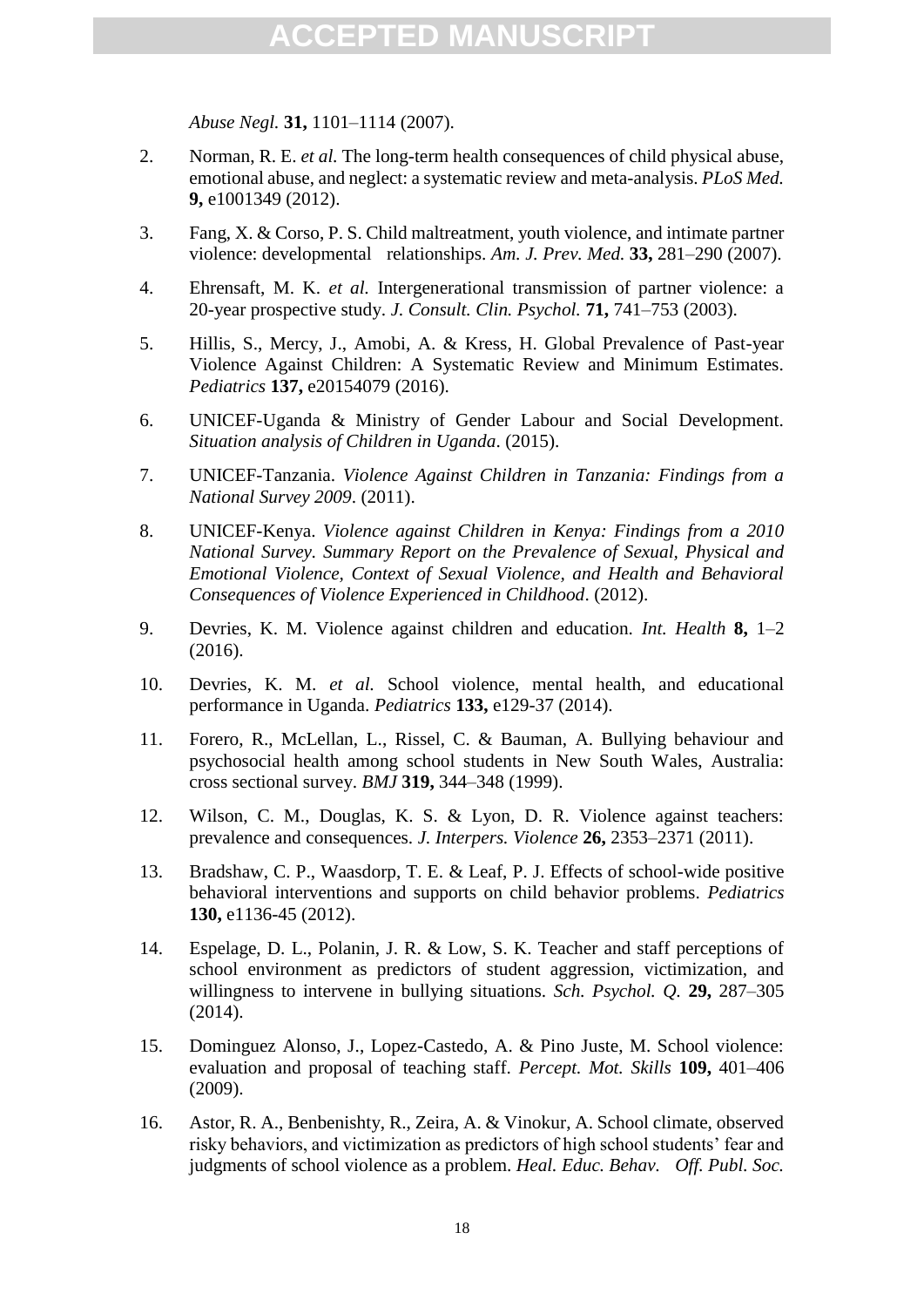*Public Heal. Educ.* **29,** 716–736 (2002).

- 17. Evans, L. Understanding teacher morale and job satisfaction. *Teach. Teach. Educ.* **13,** 831–845 (1997).
- 18. Grayson, J. L. & Alvarez, H. K. School climate factors relating to teacher burnout: A mediator model. *Teach. Teach. Educ.* **24,** 1349–1363 (2008).
- 19. Bonell, C. *et al.* Systematic review of the effects of schools and school environment interventions on health: evidence mapping and synthesis. *NIHR Journals Libr.* (2013). doi:10.3310/phr01010
- evries, K. M. *et al.* The Good School Toolkit for reducing physics<br>mom school staff to primary school School Toolkit for reducing physical<br>al in Uganda. *Lancet. Glob. Heal.* 3, e378-86 (2015).<br>wries, K. M. *et al.* The G 20. Devries, K. M. *et al.* The Good School Toolkit for reducing physical violence from school staff to primary school students: a cluster-randomised controlled trial in Uganda. *Lancet. Glob. Heal.* **3,** e378-86 (2015).
- 21. Devries, K. M. *et al.* The Good Schools Toolkit to prevent violence against children in Ugandan primary schools: study protocol for a cluster randomised controlled trial. *Trials* **14,** 232 (2013).
- 22. Child, J. C., Naker, D., Horton, J., Walakira, E. J. & Devries, K. M. Responding to abuse: Children's experiences of child protection in a central district, Uganda. *Child Abuse Negl.* **38,** 1647–1658 (2014).
- 23. Knight, L. *et al.* Are school-level factors associated with primary school students' experience of physical violence from school staff in Uganda? *Int. Health* **8,** 27–35 (2016).
- 24. Gannett, K. R. School staff perpetration of physical violence against students in Uganda: a multilevel analysis. *[Under Rev.* (2016).
- 25. Uganda National Planning Authority. Pre-primary and Primary Education in Uganda: Access, Cost, Quality and Relevance. Available at: http://npa.ug/wp-content/uploads/NDPF5-Paper-3172015.pdf.
- 26. Raising Voices. The Good School Toolkit. Available at: http://raisingvoices.org/good-school/. (Accessed: 23rd August 2016)
- 27. ISPCAN. *ICAST-C: the ISPCAN Child Abuse Screening Tool—Child Version. Manual and proposed guidelines for pilot administration*. (International Society for the Prevention of Child Abuse and Neglect, 2006).
- 28. García-Moreno, C., Jansen, H. A. F. M., Ellsberg, M., Heise, L. & Watts, C. *WHO Multi-country Study on Women's Health and Domestic Violence against Women*. (2005).
- 29. Beusenberg, M. & Orley, J. H. *A User's guide to the self reporting questionnaire (SRQ)*. (1994).
- 30. Stewart, R. C., Umar, E., Tomenson, B. & Creed, F. Validation of screening tools for antenatal depression in Malawi--a comparison of the Edinburgh Postnatal Depression Scale and Self Reporting Questionnaire. *J. Affect. Disord.* **150,** 1041–1047 (2013).
- 31. Stewart, R. C. *et al.* Validation of a Chichewa version of the self-reporting questionnaire (SRQ) as a brief screening measure for maternal depressive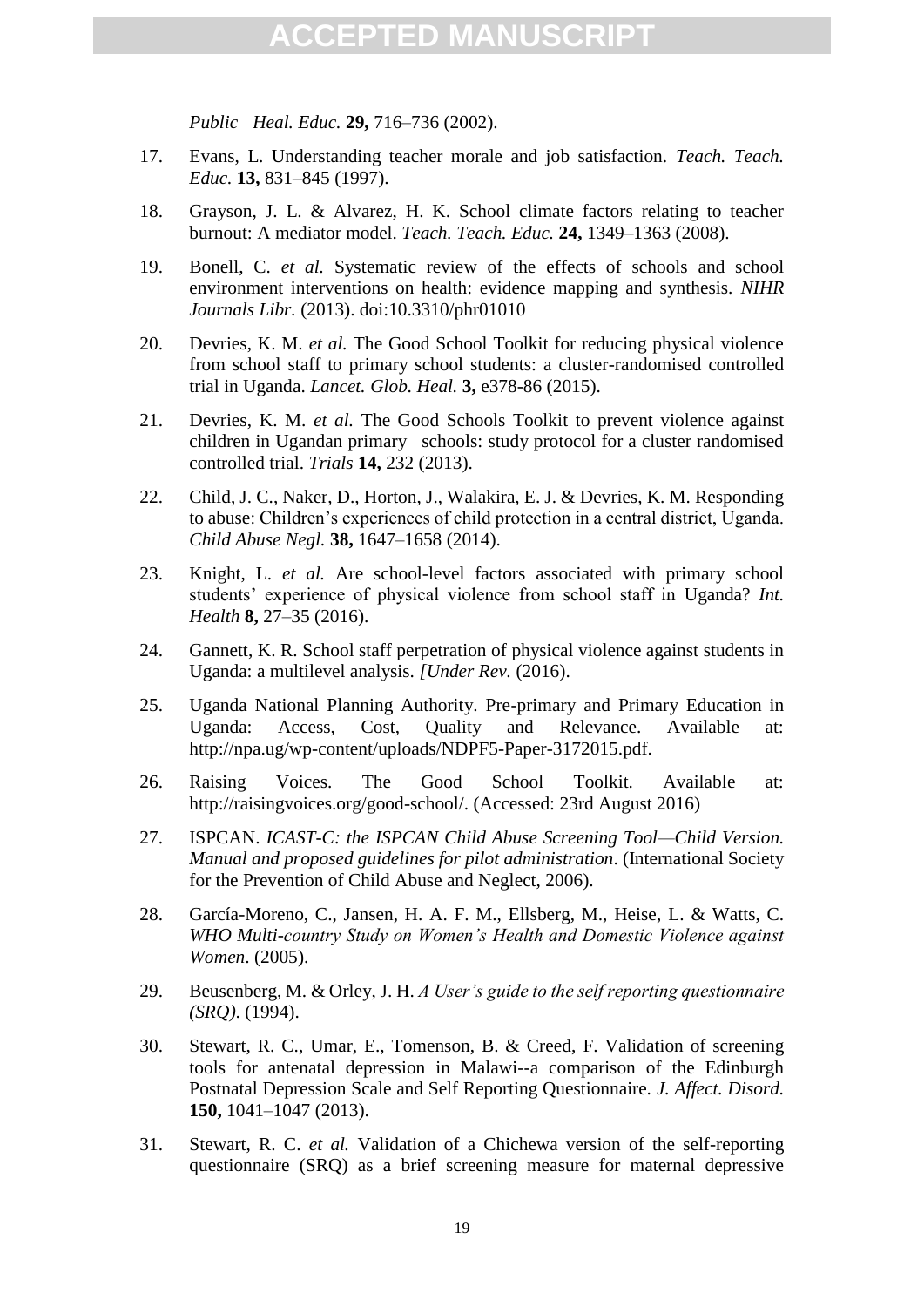disorder in Malawi, Africa. *J. Affect. Disord.* **112,** 126–134 (2009).

- 32. Scholte, W. F., Verduin, F., van Lammeren, A., Rutayisire, T. & Kamperman, A. M. Psychometric properties and longitudinal validation of the self-reporting questionnaire (SRQ-20) in a Rwandan community setting: a validation study. *BMC Med. Res. Methodol.* **11,** 116 (2011).
- 33. Tavakol, M. & Dennick, R. Making sense of Cronbach's alpha. *International Journal of Medical Education* **2,** 53–55 (2011).
- 34. Devries, K. *et al.* Violence against women is strongly associated with suicide attempts: evidence from the WHO multi-country study on women's health and domestic violence against women. *Soc. Sci. Med.* **73,** 79–86 (2011).
- 35. Nakimuli-Mpungu, E. *et al.* Cross-cultural adaptation and validation of the self-reporting questionnaire among HIV+ individuals in a rural ART program in southern Uganda. *HIV. AIDS. (Auckl).* **4,** 51–60 (2012).
- 36. Littell, R. C., Pendergast, J. & Natarajan, R. Modelling covariance structure in the analysis of repeated measures data. *Stat. Med.* **19,** 1793–1819 (2000).
- 37. Zeger, S. L. & Liang, K.-Y. Longitudinal Data Analysis for Discrete and Continuous Outcomes. *Biometrics* **42,** 121–130 (1986).
- tempts: evidence from the WHO multi-country study on women's<br>tempts: evidence from the WHO multi-country study on women's<br>mestic violence against women. *Soc. Sci. Med.* **73,** 79-86 (2011).<br>diff-reporting questionnaire amo 38. Kyegombe, N. *et al.* 'SASA! is the medicine that treats violence'. Qualitative findings on how a community mobilisation intervention to prevent violence against women created change in Kampala, Uganda. *Glob. Health Action* **7,** 25082 (2014).
- 39. Taylor, D. L. & Tashakkori, A. Decision Participation and School Climate as Predictors of Job Satisfaction and Teachers' Sense of Efficacy. *J. Exp. Educ.* **63,** 217–230 (1995).
- 40. Griffith, J. The School Leadership/School Climate Relation: Identification of School Configurations Associated with Change in Principals. *Educ. Adm. Q.*  **35,** 267–291 (1999).
- 41. Ablo, E. & Reinikka, R. *Do Budgets Really Matter? Evidence from Public Spending on Education and Health in Uganda*. (1998).
- 42. Elovainio, M. *et al.* Organizational justice at school and its associations with pupils' psychosocial school environment, health, and wellbeing. *Soc. Sci. Med.* **73,** 1675–1682 (2011).
- 43. Thapa, A., Cohen, J., Guffey, S. & Higgins-D'Alessandro, A. A review of school climate research. *Rev. Educ. Res.* **83,** 357–385 (2013).
- 44. O'Donnell, D. A., Roberts, W. C. & Schwab-Stone, M. E. Community violence exposure and post-traumatic stress reactions among Gambian youth: the moderating role of positive school climate. *Soc. Psychiatry Psychiatr. Epidemiol.* **46,** 59–67 (2011).
- 45. Theron, L., Liebenberg, L. & Malindi, M. When schooling experiences are respectful of children's rights: A pathway to resilience. *Sch. Psychol. Int.* 142723713503254 (2013).